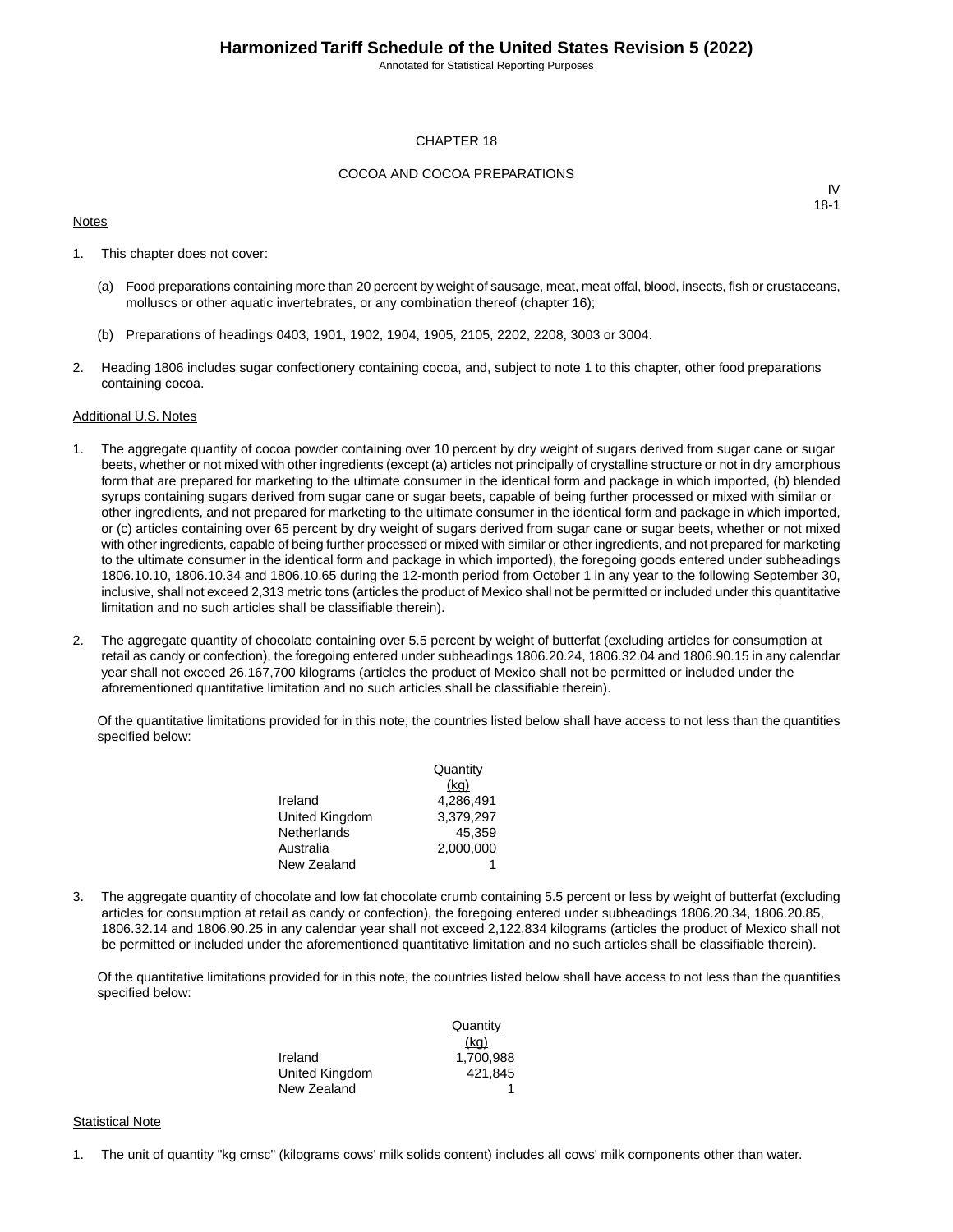Annotated for Statistical Reporting Purposes

Compiler's Note IV 18-2

The provisions of subchapter II of chapter 99 (Miscellaneous Tariff Bills or MTBs), the provisions of the Generalized System of Preferences (GSP) found in General Note 4 and most product exclusions from the additional tariffs on products of China in subchapter III of chapter 99 expired on December 31, 2020. However, no endnotes or footnotes relating to these provisions have been deleted as of the issue date of this edition.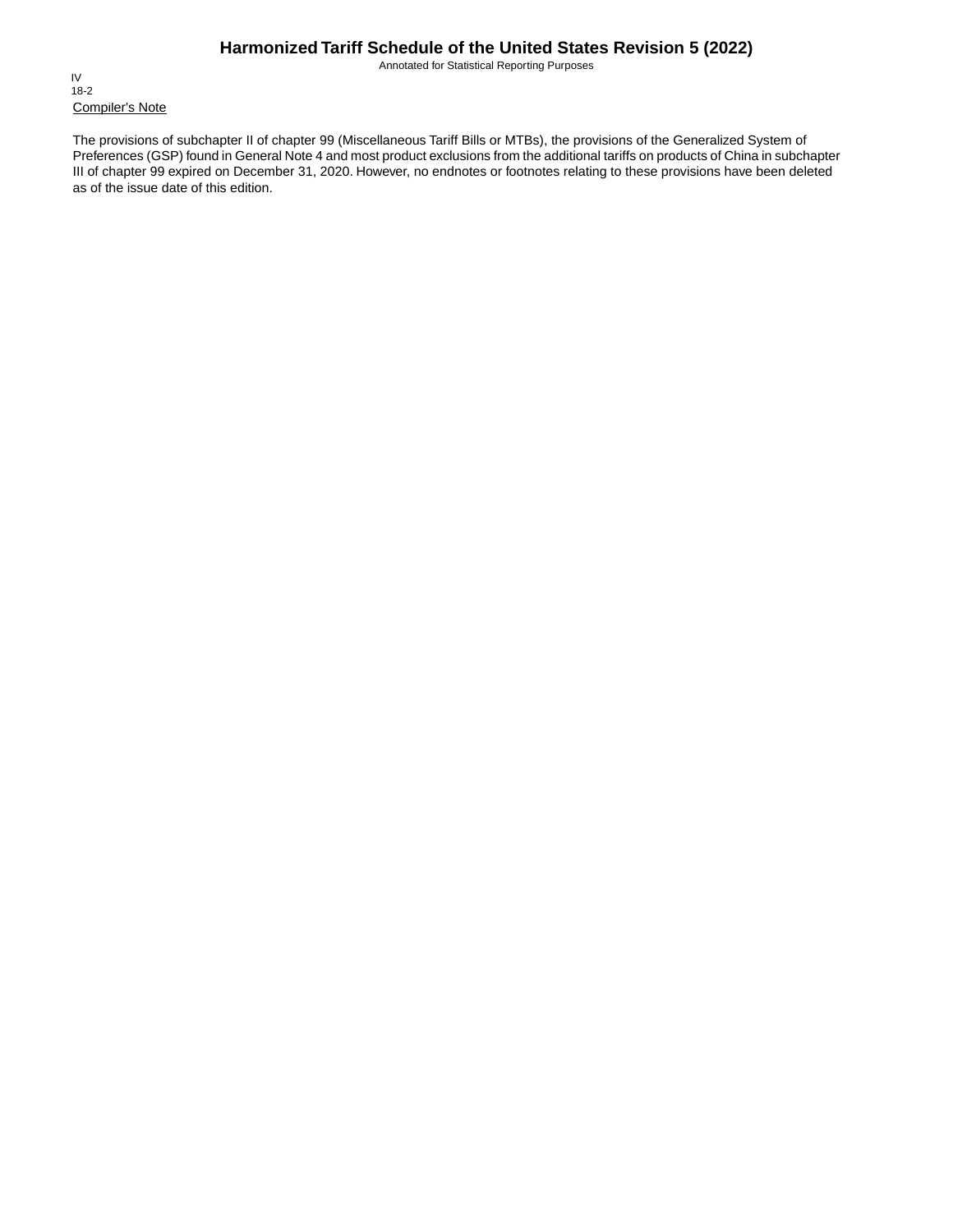Annotated for Statistical Reporting Purposes

| Stat.         |                                                                     | Unit                                                                                                                                                                                  |                                                                                                                                                                                                          | Rates of Duty                                                                                                                                                                                    |                                                                                              |
|---------------|---------------------------------------------------------------------|---------------------------------------------------------------------------------------------------------------------------------------------------------------------------------------|----------------------------------------------------------------------------------------------------------------------------------------------------------------------------------------------------------|--------------------------------------------------------------------------------------------------------------------------------------------------------------------------------------------------|----------------------------------------------------------------------------------------------|
| Suf-<br>fix   |                                                                     | of                                                                                                                                                                                    |                                                                                                                                                                                                          | 1                                                                                                                                                                                                | $\overline{2}$                                                                               |
|               |                                                                     |                                                                                                                                                                                       |                                                                                                                                                                                                          |                                                                                                                                                                                                  | Free                                                                                         |
|               |                                                                     |                                                                                                                                                                                       |                                                                                                                                                                                                          |                                                                                                                                                                                                  | 10%                                                                                          |
|               |                                                                     |                                                                                                                                                                                       |                                                                                                                                                                                                          |                                                                                                                                                                                                  |                                                                                              |
| 1803.10.00 00 |                                                                     |                                                                                                                                                                                       |                                                                                                                                                                                                          |                                                                                                                                                                                                  | 6.6¢/kg                                                                                      |
| 1803.20.00 00 |                                                                     |                                                                                                                                                                                       |                                                                                                                                                                                                          |                                                                                                                                                                                                  |                                                                                              |
|               |                                                                     |                                                                                                                                                                                       |                                                                                                                                                                                                          | KR, MA, OM, P,<br>PA, PE, S, SG)                                                                                                                                                                 |                                                                                              |
|               |                                                                     |                                                                                                                                                                                       |                                                                                                                                                                                                          |                                                                                                                                                                                                  | 25%                                                                                          |
|               |                                                                     |                                                                                                                                                                                       |                                                                                                                                                                                                          |                                                                                                                                                                                                  |                                                                                              |
|               |                                                                     |                                                                                                                                                                                       |                                                                                                                                                                                                          | CO, D, E, IL, JO,<br>KR, MA, OM, P,<br>PA, PE, S, SG)                                                                                                                                            |                                                                                              |
|               | Cocoa powder, containing added sugar or other<br>sweetening matter: |                                                                                                                                                                                       |                                                                                                                                                                                                          |                                                                                                                                                                                                  |                                                                                              |
| 1806.10.05 00 |                                                                     |                                                                                                                                                                                       |                                                                                                                                                                                                          |                                                                                                                                                                                                  |                                                                                              |
|               |                                                                     |                                                                                                                                                                                       |                                                                                                                                                                                                          |                                                                                                                                                                                                  | 40%                                                                                          |
| 1806.10.10 00 |                                                                     |                                                                                                                                                                                       |                                                                                                                                                                                                          |                                                                                                                                                                                                  | 40%                                                                                          |
|               |                                                                     |                                                                                                                                                                                       |                                                                                                                                                                                                          |                                                                                                                                                                                                  |                                                                                              |
| 1806.10.15 00 |                                                                     |                                                                                                                                                                                       |                                                                                                                                                                                                          | Free (BH, CL, JO,<br>KR, OM, SG)<br>See 9822.05.20 (P+)<br>See 9822.06.10 (PE)<br>See 9822.08.01<br>(CO)<br>See 9822.09.17 (PA)<br>See 9823.10.01-<br>$9823.10.45(S+)$<br>See 9822.03.01<br>(MA) | 25.5¢/kg                                                                                     |
|               |                                                                     | <b>Article Description</b><br>Cocoa paste, whether or not defatted:<br>Chocolate and other food preparations containing cocoa:<br>Containing less than 65 percent by weight of sugar: | Quantity<br>1805.00.00   00   Cocoa powder, not containing added sugar or other sweetening<br>Described in general note 15 of the tariff schedule<br>Described in additional U.S. note 1 to this chapter | General<br>1802.00.00 00 Cocoa shells, husks, skins and other cocoa waste kg Free <sup>1/</sup>                                                                                                  | Special<br>Free (A, AU, BH, CL, 6.6¢/kg<br>CO, D, E, IL, JO,<br>Free (A, AU, BH, CL, 6.6¢/kg |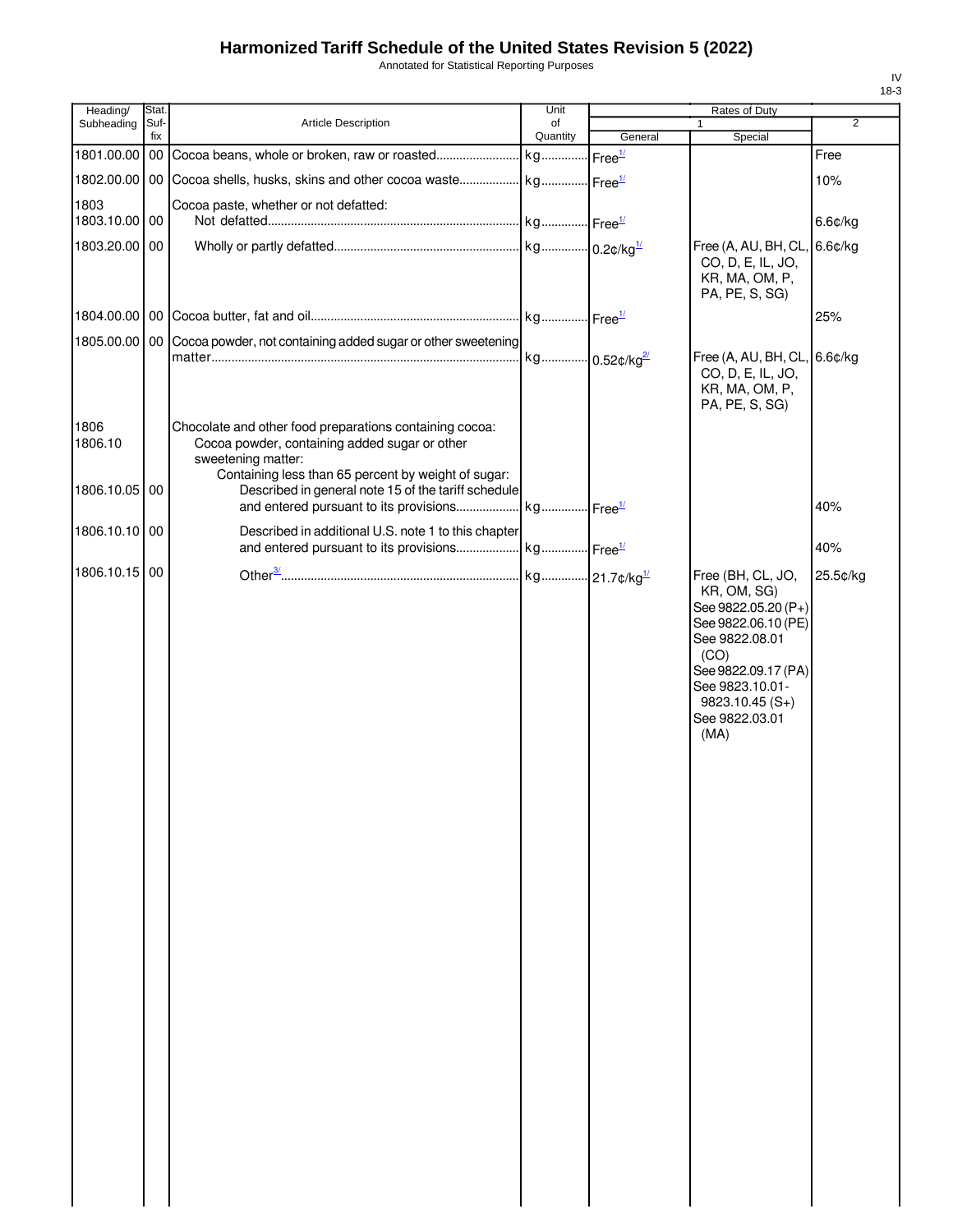Annotated for Statistical Reporting Purposes

| Heading/                         | Stat.       |                                                                                                                                                                       | Unit                      |         | Rates of Duty                                                                                                                                                                                    |                |
|----------------------------------|-------------|-----------------------------------------------------------------------------------------------------------------------------------------------------------------------|---------------------------|---------|--------------------------------------------------------------------------------------------------------------------------------------------------------------------------------------------------|----------------|
| Subheading                       | Suf-<br>fix | <b>Article Description</b>                                                                                                                                            | of                        |         | 1                                                                                                                                                                                                | $\overline{2}$ |
| 1806 (con.)<br>1806.10<br>(con.) |             | Chocolate and other food preparations containing cocoa: (con.)<br>Cocoa powder, containing added sugar or other<br>sweetening matter: (con.)                          | Quantity                  | General | Special                                                                                                                                                                                          |                |
| 1806.10.22 00                    |             | Containing 65 percent or more but less than 90 percent<br>by dry weight of sugar:<br>Described in general note 15 of the tariff schedule                              |                           |         | Free (A, AU, BH, CL, 20%<br>CO, D, E, IL, JO,<br>KR, MA, OM, P,<br>PA, PE, S, SG)                                                                                                                |                |
| 1806.10.24 00                    |             | Articles containing over 65 percent by dry weight<br>of sugar described in additional U.S. note 2 to<br>chapter 17:<br>Described in additional U.S. note 7 to chapter |                           |         | Free (CO, KR, OM, 20%                                                                                                                                                                            |                |
|                                  |             |                                                                                                                                                                       |                           |         | PA, PE, S)                                                                                                                                                                                       |                |
| 1806.10.28                       | 00          |                                                                                                                                                                       | kg 33.6¢/kg <sup>1/</sup> |         | Free (BH, CL, JO,<br>KR, OM, SG)<br>See 9822.05.20 (P+)<br>See 9822.06.10 (PE)<br>See 9822.08.01<br>(CO)<br>See 9822.09.17 (PA)<br>See 9823.10.01-<br>$9823.10.45(S+)$<br>See 9822.03.01<br>(MA) | 39.5¢/kg       |
|                                  |             | Other:                                                                                                                                                                |                           |         |                                                                                                                                                                                                  |                |
| 1806.10.34 00                    |             | Described in additional U.S. note 1 to this<br>chapter and entered pursuant to its                                                                                    |                           |         | Free (A, BH, CL,<br>CO, D, E, IL, JO,<br>KR, MA, OM, P,<br>PA, PE, S, SG)                                                                                                                        | 20%            |
| 1806.10.38 00                    |             |                                                                                                                                                                       |                           |         | Free (BH, CL, JO,<br>KR, OM, SG)<br>See 9822.05.20 (P+)<br>See 9822.06.10 (PE)<br>See 9822.08.01<br>(CO)<br>See 9822.09.17 (PA)<br>See 9823.10.01-<br>$9823.10.45(S+)$<br>See 9822.03.01<br>(MA) | 39.5¢/kg       |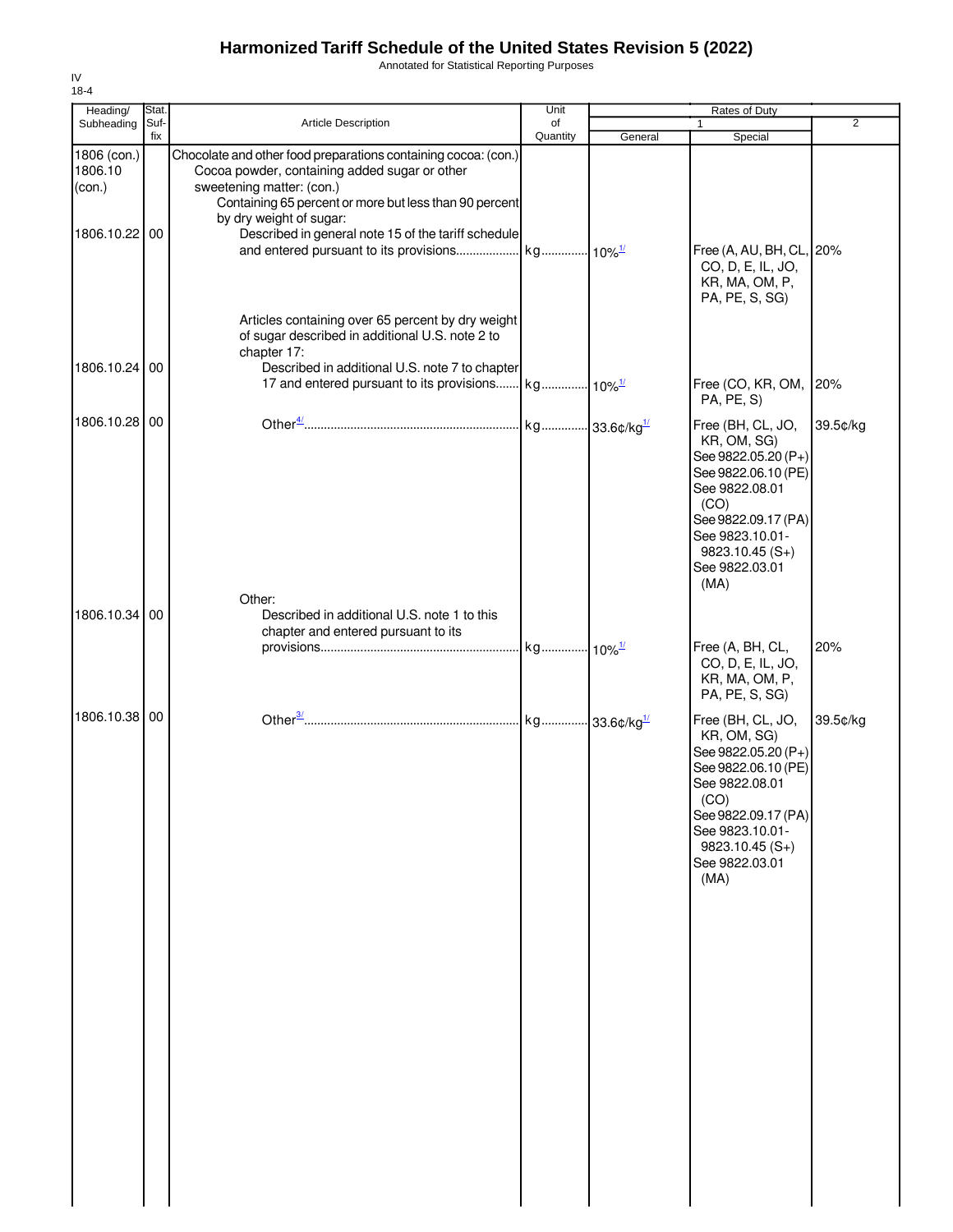Annotated for Statistical Reporting Purposes

| Heading/                         | <b>Stat</b> |                                                                                                                                                                                                       | Unit                      |         | Rates of Duty                                                                                                                                                                                    |                |
|----------------------------------|-------------|-------------------------------------------------------------------------------------------------------------------------------------------------------------------------------------------------------|---------------------------|---------|--------------------------------------------------------------------------------------------------------------------------------------------------------------------------------------------------|----------------|
| Subheading                       | Suf-<br>fix | Article Description                                                                                                                                                                                   | of<br>Quantity            | General | 1<br>Special                                                                                                                                                                                     | $\overline{2}$ |
| 1806 (con.)<br>1806.10<br>(con.) |             | Chocolate and other food preparations containing cocoa: (con.)<br>Cocoa powder, containing added sugar or other<br>sweetening matter: (con.)<br>Containing 90 percent or more by dry weight of sugar: |                           |         |                                                                                                                                                                                                  |                |
| 1806.10.43                       | 00          | Described in general note 15 of the tariff schedule                                                                                                                                                   |                           |         | Free (A, AU, BH, CL, 20%<br>CO, D, E, IL, JO,<br>KR, MA, OM, P,<br>PA, PE, S, SG)                                                                                                                |                |
| 1806.10.45 00                    |             | Articles containing over 65 percent by dry weight<br>of sugar described in additional U.S. note 2 to<br>chapter 17:<br>Described in additional U.S. note 7 to chapter                                 |                           |         |                                                                                                                                                                                                  |                |
|                                  |             |                                                                                                                                                                                                       |                           |         | Free (CO, KR, OM, 20%<br>PA, PE, S)                                                                                                                                                              |                |
| 1806.10.55                       | 00          |                                                                                                                                                                                                       | kg 33.6¢/kg <sup>1/</sup> |         | Free (BH, CL, JO,<br>KR, OM, SG)<br>See 9822.05.20 (P+)<br>See 9822.06.10 (PE)<br>See 9822.08.01<br>(CO)<br>See 9822.09.17 (PA)<br>See 9823.10.01-<br>$9823.10.45(S+)$<br>See 9822.03.01<br>(MA) | 39.5¢/kg       |
| 1806.10.65 00                    |             | Other:<br>Described in additional U.S. note 1 to this                                                                                                                                                 |                           |         |                                                                                                                                                                                                  |                |
|                                  |             | chapter and entered pursuant to its                                                                                                                                                                   |                           |         | Free (A*, BH, CL,<br>CO, D, E, IL, JO,<br>KR, MA, OM, P,<br>PA, PE, S, SG)                                                                                                                       | 20%            |
| 1806.10.75                       | 00          |                                                                                                                                                                                                       |                           |         | Free (BH, CL, JO,<br>KR, OM, SG)<br>See 9822.05.20 (P+)<br>See 9822.06.10 (PE)<br>See 9822.08.01<br>(CO)<br>See 9822.09.17 (PA)<br>See 9823.10.01-<br>$9823.10.45(S+)$<br>See 9822.03.01<br>(MA) | 39.5¢/kg       |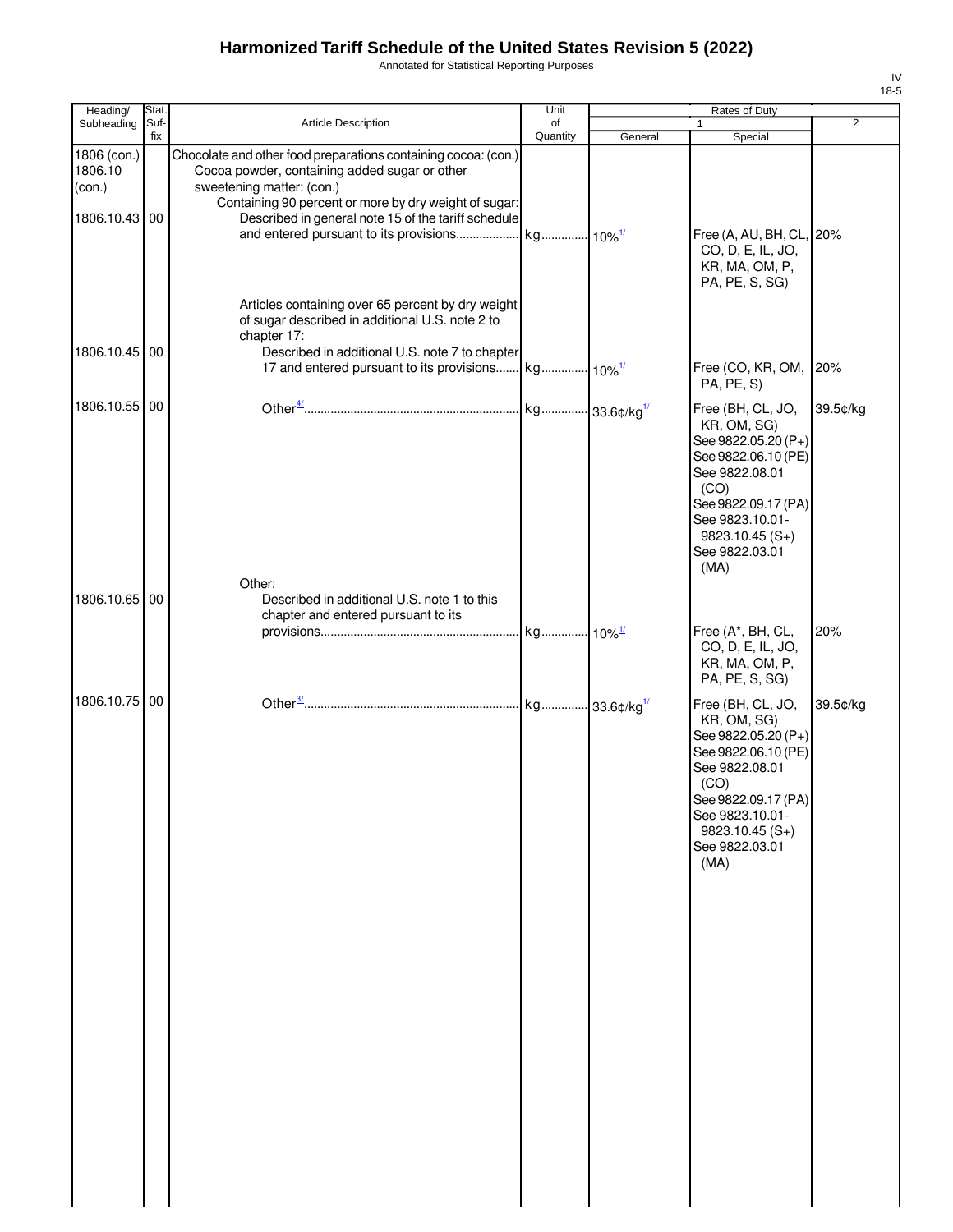Annotated for Statistical Reporting Purposes

| Heading/               | Stat.       |                                                                                                                                                                                                                                                                                                                                                                                                  | Unit           |         | Rates of Duty                                                                         |                |
|------------------------|-------------|--------------------------------------------------------------------------------------------------------------------------------------------------------------------------------------------------------------------------------------------------------------------------------------------------------------------------------------------------------------------------------------------------|----------------|---------|---------------------------------------------------------------------------------------|----------------|
| Subheading             | Suf-<br>fix | Article Description                                                                                                                                                                                                                                                                                                                                                                              | of<br>Quantity | General | $\mathbf{1}$<br>Special                                                               | $\overline{2}$ |
| 1806 (con.)<br>1806.20 |             | Chocolate and other food preparations containing cocoa: (con.)<br>Other preparations in blocks, slabs or bars, weighing more<br>than 2 kg or in liquid, paste, powder, granular or other bulk<br>form in containers or immediate packings, of a content<br>exceeding 2 kg:<br>Preparations consisting wholly of ground cocoa beans,<br>with or without added cocoa fat, flavoring or emulsifying |                |         |                                                                                       |                |
| 1806.20.20             | 10<br>90    | agents, and containing not more than 32 percent by<br>weight of butterfat or other milk solids and not more<br>than 60 percent by weight of sugar:<br>In blocks or slabs weighing 4.5 kg or more each    Free <sup>1/</sup><br>Not containing butterfat or other milk solids kg<br>Containing butterfat or other milk solids kg                                                                  | kg cmsc        |         |                                                                                       | 8.8¢/kg        |
| 1806.20.22 00          |             | Other:<br>Containing butterfat or other milk solids<br>(excluding articles for consumption at retail as<br>candy or confection):<br>Described in general note 15 of the tariff                                                                                                                                                                                                                   |                |         |                                                                                       |                |
|                        |             | schedule and entered pursuant to its                                                                                                                                                                                                                                                                                                                                                             |                |         | Free (A, AU, BH, CL, 40%<br>CO, D, E, IL, JO,<br>JP, KR, MA, OM,<br>P, PA, PE, S, SG) |                |
|                        |             |                                                                                                                                                                                                                                                                                                                                                                                                  |                |         |                                                                                       |                |
|                        |             |                                                                                                                                                                                                                                                                                                                                                                                                  |                |         |                                                                                       |                |
|                        |             |                                                                                                                                                                                                                                                                                                                                                                                                  |                |         |                                                                                       |                |
|                        |             |                                                                                                                                                                                                                                                                                                                                                                                                  |                |         |                                                                                       |                |
|                        |             |                                                                                                                                                                                                                                                                                                                                                                                                  |                |         |                                                                                       |                |
|                        |             |                                                                                                                                                                                                                                                                                                                                                                                                  |                |         |                                                                                       |                |
|                        |             |                                                                                                                                                                                                                                                                                                                                                                                                  |                |         |                                                                                       |                |
|                        |             |                                                                                                                                                                                                                                                                                                                                                                                                  |                |         |                                                                                       |                |
|                        |             |                                                                                                                                                                                                                                                                                                                                                                                                  |                |         |                                                                                       |                |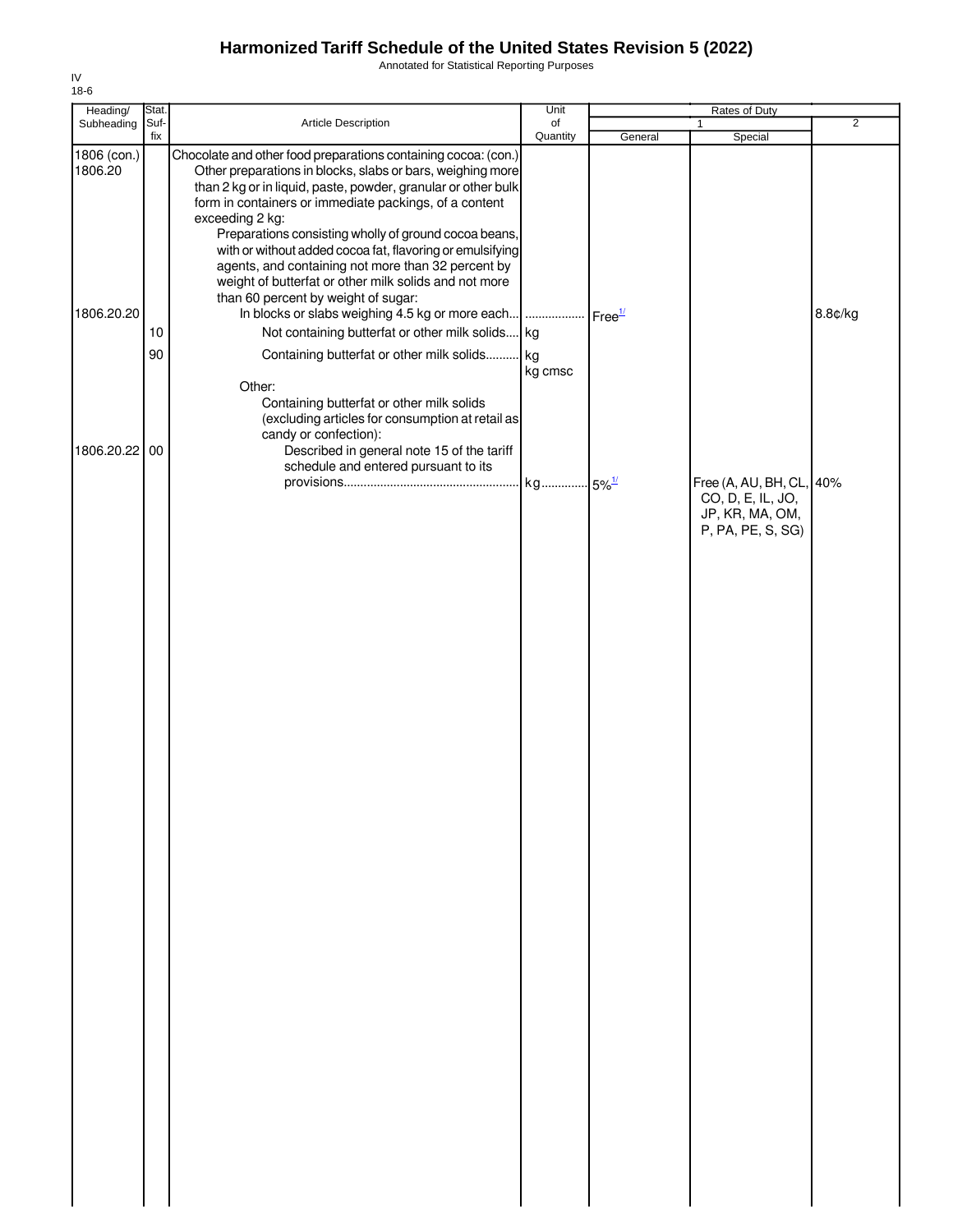Annotated for Statistical Reporting Purposes

| Heading/                         | Stat.       |                                                                                                                                                                                                                                                                                                                                                                                                                                                                                                                                                                                                                                                                                                                                                                                         | Unit           |                                     | Rates of Duty                                                                                                                                                                                                                                 |                          |
|----------------------------------|-------------|-----------------------------------------------------------------------------------------------------------------------------------------------------------------------------------------------------------------------------------------------------------------------------------------------------------------------------------------------------------------------------------------------------------------------------------------------------------------------------------------------------------------------------------------------------------------------------------------------------------------------------------------------------------------------------------------------------------------------------------------------------------------------------------------|----------------|-------------------------------------|-----------------------------------------------------------------------------------------------------------------------------------------------------------------------------------------------------------------------------------------------|--------------------------|
| Subheading                       | Suf-<br>fix | <b>Article Description</b>                                                                                                                                                                                                                                                                                                                                                                                                                                                                                                                                                                                                                                                                                                                                                              | of<br>Quantity | General                             | Special                                                                                                                                                                                                                                       | 2                        |
| 1806 (con.)<br>1806.20<br>(con.) |             | Chocolate and other food preparations containing cocoa: (con.)<br>Other preparations in blocks, slabs or bars, weighing more<br>than 2 kg or in liquid, paste, powder, granular or other bulk<br>form in containers or immediate packings, of a content<br>exceeding 2 kg: (con.)<br>Preparations consisting wholly of ground cocoa beans,<br>with or without added cocoa fat, flavoring or emulsifying<br>agents, and containing not more than 32 percent by<br>weight of butterfat or other milk solids and not more<br>than 60 percent by weight of sugar: (con.)<br>Other: (con.)<br>Containing butterfat or other milk solids<br>(excluding articles for consumption at retail as<br>candy or confection): (con.)<br>Other, containing over 5.5 percent by<br>weight of butterfat: |                |                                     |                                                                                                                                                                                                                                               |                          |
| 1806.20.24 00                    |             | Described in additional U.S. note 2 to<br>this chapter and entered pursuant to                                                                                                                                                                                                                                                                                                                                                                                                                                                                                                                                                                                                                                                                                                          | kg<br>kg cmsc  | $-5\%$ <sup>1/</sup>                | Free (A, AU, BH, CL, 40%<br>CO, D, E, IL, JO,<br>KR, MA, OM, P,<br>PA, PE, S, SG)                                                                                                                                                             |                          |
|                                  |             | Other:                                                                                                                                                                                                                                                                                                                                                                                                                                                                                                                                                                                                                                                                                                                                                                                  |                |                                     |                                                                                                                                                                                                                                               |                          |
| 1806.20.26 00                    |             | Containing less than 21 percent<br>by weight of milk solids <sup>5</sup>                                                                                                                                                                                                                                                                                                                                                                                                                                                                                                                                                                                                                                                                                                                | kg<br>kg cmsc  | $37.2¢/kg +$<br>4.3% $\frac{1}{2}$  | Free (BH, CL, JO,<br>KR, MA, OM, SG)<br>$2.4$ ¢/kg + 0.2% (PE)<br>$9.9$ ¢/kg + 1.1% (CO,<br>PA)<br>$11.1¢/kg + 1.2% (P)$<br>See 9823.08.01-<br>9823.08.38 (S+)<br>See 9913.04.25<br>(AU)<br>See 9915.04.30,<br>9915.04.42,<br>9915.04.66 (P+) | $43.8¢/kg + 5%$          |
| 1806.20.28 00                    |             |                                                                                                                                                                                                                                                                                                                                                                                                                                                                                                                                                                                                                                                                                                                                                                                         | kg<br>kg cmsc  | 52.8¢/kg +<br>$4.3\%$ <sup>1/</sup> | Free (BH, CL, JO,<br>KR, MA, OM, SG)<br>3.5¢/kg + 0.2% (PE)<br>14¢/kg + 1.1% (CO,<br>PA)<br>$15.8¢/kg + 1.2% (P)$<br>See 9823.08.01-<br>9823.08.38 (S+)<br>See 9913.04.25<br>(AU)<br>See 9915.04.30,<br>9915.04.43,<br>9915.04.67 (P+)        | 62.1 $\text{c/kg} + 5\%$ |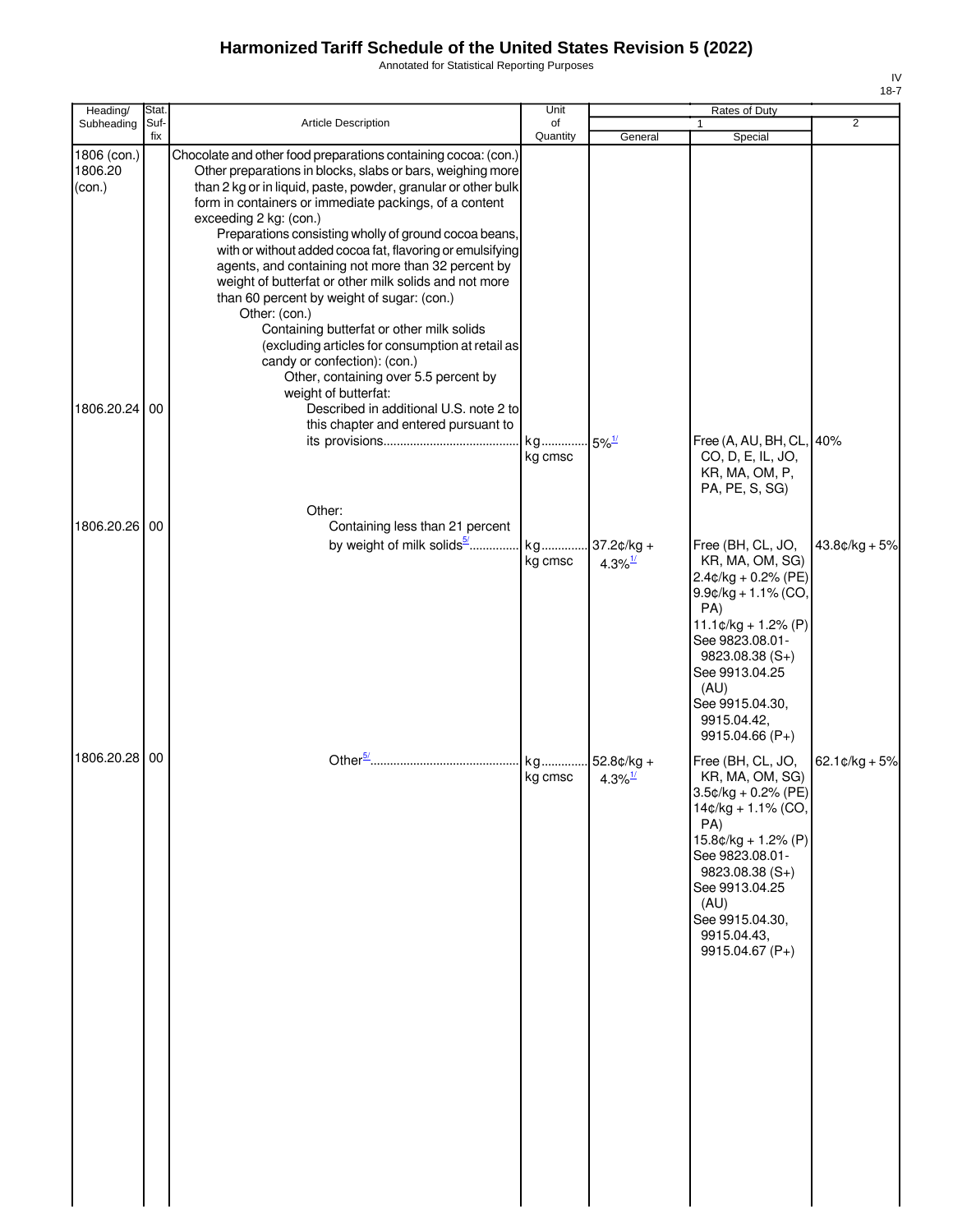Annotated for Statistical Reporting Purposes

| Heading/                         | Stat.       |                                                                                                                                                                                                                                                                                                                                                                                                                                                                                                                                                                                                                                                                                                                                  | Unit           |                                     | Rates of Duty                                                                                                                                                                                                                                  |                          |
|----------------------------------|-------------|----------------------------------------------------------------------------------------------------------------------------------------------------------------------------------------------------------------------------------------------------------------------------------------------------------------------------------------------------------------------------------------------------------------------------------------------------------------------------------------------------------------------------------------------------------------------------------------------------------------------------------------------------------------------------------------------------------------------------------|----------------|-------------------------------------|------------------------------------------------------------------------------------------------------------------------------------------------------------------------------------------------------------------------------------------------|--------------------------|
| Subheading                       | Suf-<br>fix | <b>Article Description</b>                                                                                                                                                                                                                                                                                                                                                                                                                                                                                                                                                                                                                                                                                                       | of<br>Quantity | General                             | $\mathbf{1}$<br>Special                                                                                                                                                                                                                        | 2                        |
| 1806 (con.)<br>1806.20<br>(con.) |             | Chocolate and other food preparations containing cocoa: (con.)<br>Other preparations in blocks, slabs or bars, weighing more<br>than 2 kg or in liquid, paste, powder, granular or other bulk<br>form in containers or immediate packings, of a content<br>exceeding 2 kg: (con.)<br>Preparations consisting wholly of ground cocoa beans,<br>with or without added cocoa fat, flavoring or emulsifying<br>agents, and containing not more than 32 percent by<br>weight of butterfat or other milk solids and not more<br>than 60 percent by weight of sugar: (con.)<br>Other: (con.)<br>Containing butterfat or other milk solids<br>(excluding articles for consumption at retail as<br>candy or confection): (con.)<br>Other: |                |                                     |                                                                                                                                                                                                                                                |                          |
| 1806.20.34                       | 00          | Described in additional U.S. note 3 to<br>this chapter and entered pursuant to<br>Other:                                                                                                                                                                                                                                                                                                                                                                                                                                                                                                                                                                                                                                         | kg<br>kg cmsc  | $5\%$ <sup>1/</sup>                 | Free (A, BH, CL,<br>CO, D, E, IL, JO,<br>KR, MA, OM, P,<br>PA, PE, S, SG)                                                                                                                                                                      | 40%                      |
| 1806.20.36                       | 00          | Containing less than 21 percent                                                                                                                                                                                                                                                                                                                                                                                                                                                                                                                                                                                                                                                                                                  |                |                                     |                                                                                                                                                                                                                                                |                          |
|                                  |             | by weight of milk solids <sup>6</sup>                                                                                                                                                                                                                                                                                                                                                                                                                                                                                                                                                                                                                                                                                            | kg<br>kg cmsc  | $37.2¢/kg +$<br>4.3% $\frac{1}{2}$  | Free (BH, CL, JO,<br>KR, MA, OM, SG)<br>$2.4$ ¢/kg + 0.2% (PE)<br>$9.9$ ¢/kg + 1.1% (CO,<br>PA)<br>$11.1¢/kg + 1.2% (P)$<br>See 9823.08.01-<br>$9823.08.38(S+)$<br>See 9913.04.25<br>(AU)<br>See 9915.04.30,<br>9915.04.42,<br>9915.04.66 (P+) | $43.8¢/kg + 5%$          |
| 1806.20.38 00                    |             |                                                                                                                                                                                                                                                                                                                                                                                                                                                                                                                                                                                                                                                                                                                                  | kg<br>kg cmsc  | 52.8¢/kg +<br>$4.3\%$ <sup>1/</sup> | Free (BH, CL, JO,<br>KR, MA, OM, SG)<br>3.5¢/kg + 0.2% (PE)<br>14¢/kg + 1.1% (CO,<br>PA)<br>$15.8¢/kg + 1.2% (P)$<br>See 9823.08.01-<br>$9823.08.38(S+)$<br>See 9913.04.25<br>(AU)<br>See 9915.04.30,<br>9915.04.43,<br>9915.04.67 (P+)        | 62.1 $\text{c/kg} + 5\%$ |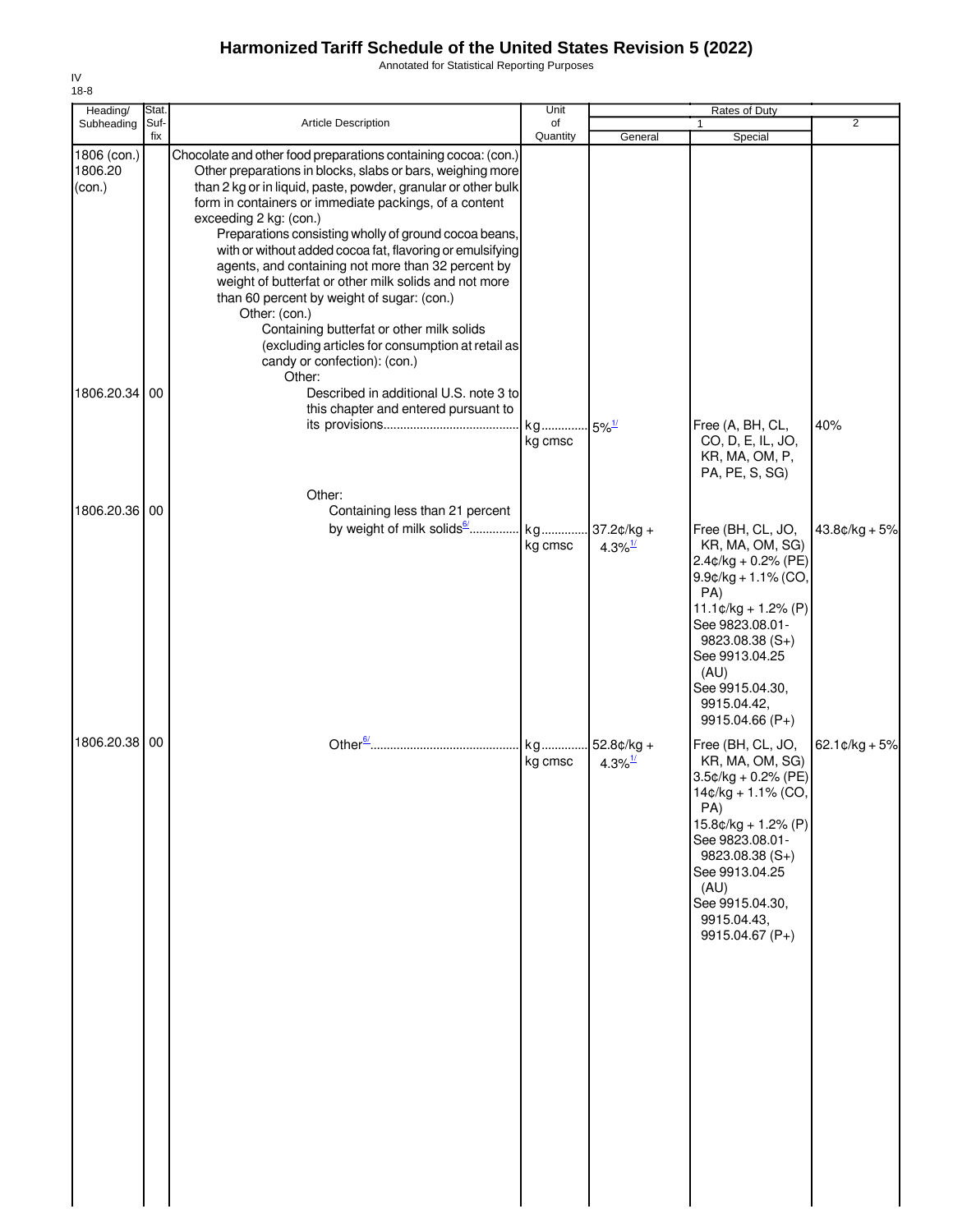Annotated for Statistical Reporting Purposes

| Heading/                         | Stat. |                                                                                                                                                                                                                                                                                                                                                                                                                                                                                                                                                                                       | Unit     |         | Rates of Duty                                                                                     |                |
|----------------------------------|-------|---------------------------------------------------------------------------------------------------------------------------------------------------------------------------------------------------------------------------------------------------------------------------------------------------------------------------------------------------------------------------------------------------------------------------------------------------------------------------------------------------------------------------------------------------------------------------------------|----------|---------|---------------------------------------------------------------------------------------------------|----------------|
| Subheading                       | Suf-  | <b>Article Description</b>                                                                                                                                                                                                                                                                                                                                                                                                                                                                                                                                                            | of       |         |                                                                                                   | $\overline{2}$ |
| 1806 (con.)<br>1806.20<br>(con.) | fix   | Chocolate and other food preparations containing cocoa: (con.)<br>Other preparations in blocks, slabs or bars, weighing more<br>than 2 kg or in liquid, paste, powder, granular or other bulk<br>form in containers or immediate packings, of a content<br>exceeding 2 kg: (con.)<br>Preparations consisting wholly of ground cocoa beans,<br>with or without added cocoa fat, flavoring or emulsifying<br>agents, and containing not more than 32 percent by<br>weight of butterfat or other milk solids and not more<br>than 60 percent by weight of sugar: (con.)<br>Other: (con.) | Quantity | General | Special                                                                                           |                |
| 1806.20.50 00                    |       |                                                                                                                                                                                                                                                                                                                                                                                                                                                                                                                                                                                       |          |         | Free (A, AU, BH, CL, 40%<br>CO, D, E, IL, JO,<br>KR, MA, OM, P,                                   |                |
| 1806.20.60 00                    |       | Confectioners' coatings and other products (except<br>confectionery) containing by weight not less than 6.8<br>percent non-fat solids of the cocoa bean nib and not<br>less than 15 percent of vegetable fats other than cocoa                                                                                                                                                                                                                                                                                                                                                        |          |         | PA, PE, S, SG)                                                                                    |                |
|                                  |       |                                                                                                                                                                                                                                                                                                                                                                                                                                                                                                                                                                                       |          |         | Free (A, AU, BH, CL, 35%<br>CO, D, E, IL, JO,<br>KR, MA, OM, P,<br>PA, PE, S, SG)<br>$0.8\%$ (JP) |                |
| 1806.20.67                       | 00    | Other:<br>Containing more than 65 percent by weight of<br>sugar:<br>Described in general note 15 of the tariff<br>schedule and entered pursuant to its                                                                                                                                                                                                                                                                                                                                                                                                                                |          |         |                                                                                                   |                |
|                                  |       |                                                                                                                                                                                                                                                                                                                                                                                                                                                                                                                                                                                       |          |         | Free (A, AU, BH, CL, 20%<br>CO, D, E, IL, JO,<br>KR, MA, OM, P,<br>PA, PE, S, SG)<br>7% (JP)      |                |
|                                  |       |                                                                                                                                                                                                                                                                                                                                                                                                                                                                                                                                                                                       |          |         |                                                                                                   |                |
|                                  |       |                                                                                                                                                                                                                                                                                                                                                                                                                                                                                                                                                                                       |          |         |                                                                                                   |                |
|                                  |       |                                                                                                                                                                                                                                                                                                                                                                                                                                                                                                                                                                                       |          |         |                                                                                                   |                |
|                                  |       |                                                                                                                                                                                                                                                                                                                                                                                                                                                                                                                                                                                       |          |         |                                                                                                   |                |
|                                  |       |                                                                                                                                                                                                                                                                                                                                                                                                                                                                                                                                                                                       |          |         |                                                                                                   |                |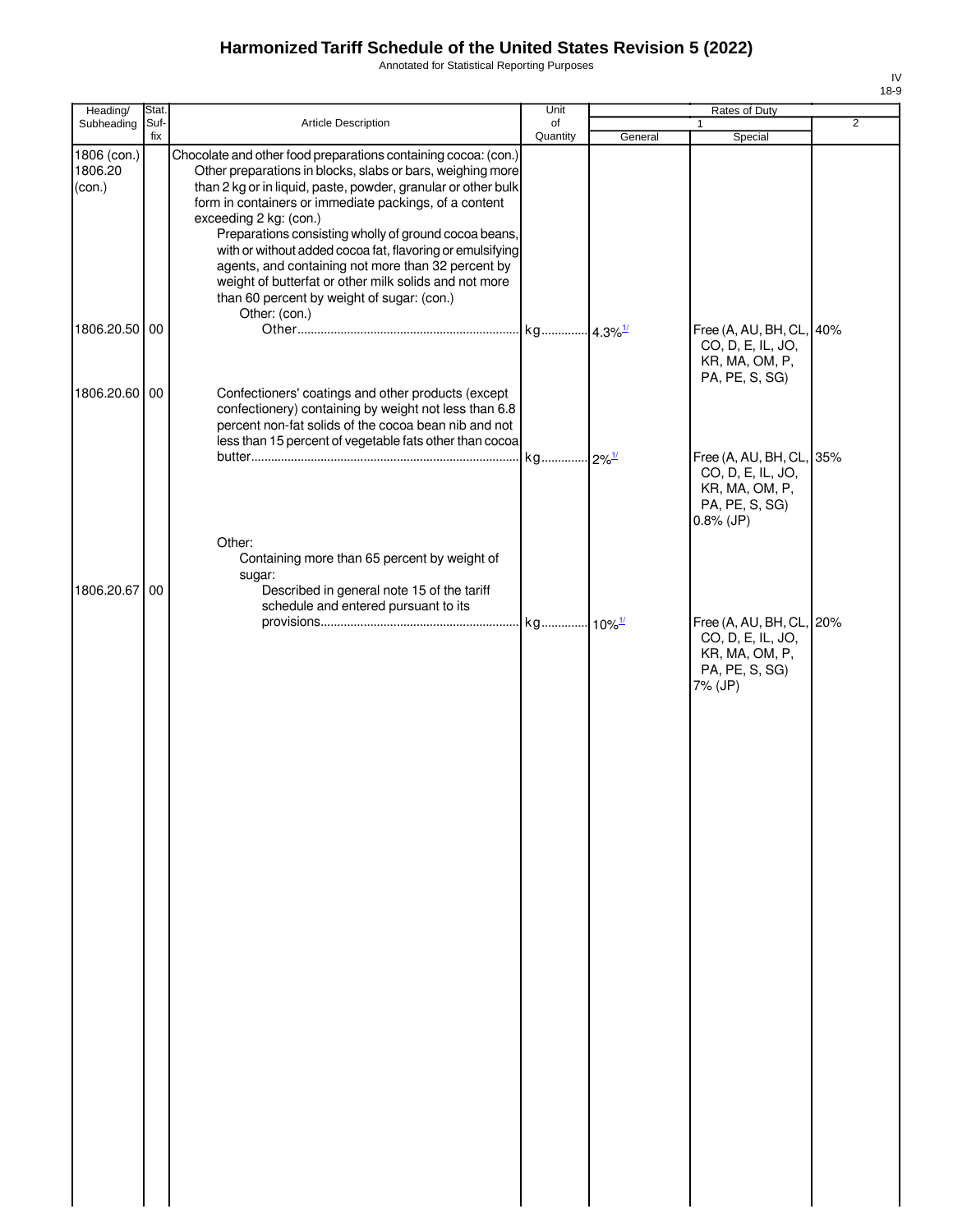Annotated for Statistical Reporting Purposes

| Heading/                         | Stat.<br>Suf- |                                                                                                                                                                                                                                                                                                                                                                                                                                                                        | Unit           |                        | Rates of Duty                                                                                                                                                                                    | $\overline{2}$       |
|----------------------------------|---------------|------------------------------------------------------------------------------------------------------------------------------------------------------------------------------------------------------------------------------------------------------------------------------------------------------------------------------------------------------------------------------------------------------------------------------------------------------------------------|----------------|------------------------|--------------------------------------------------------------------------------------------------------------------------------------------------------------------------------------------------|----------------------|
| Subheading                       | fix           | <b>Article Description</b>                                                                                                                                                                                                                                                                                                                                                                                                                                             | of<br>Quantity | General                | Special                                                                                                                                                                                          |                      |
| 1806 (con.)<br>1806.20<br>(con.) |               | Chocolate and other food preparations containing cocoa: (con.)<br>Other preparations in blocks, slabs or bars, weighing more<br>than 2 kg or in liquid, paste, powder, granular or other bulk<br>form in containers or immediate packings, of a content<br>exceeding 2 kg: (con.)<br>Other: (con.)<br>Containing more than 65 percent by weight of<br>sugar: (con.)<br>Other:<br>Articles containing over 65 percent by dry<br>weight of sugar described in additional |                |                        |                                                                                                                                                                                                  |                      |
| 1806.20.71                       | 00            | U.S. note 2 to chapter 17:<br>Described in additional U.S. note 7 to<br>chapter 17 and entered pursuant to its                                                                                                                                                                                                                                                                                                                                                         |                |                        | Free (CO, KR, OM, 20%<br>PA, PE, S)                                                                                                                                                              |                      |
| 1806.20.73 00                    |               |                                                                                                                                                                                                                                                                                                                                                                                                                                                                        |                | $8.5\%$ <sup>1/</sup>  | Free (BH, CL, JO,<br>KR, OM, SG)<br>See 9822.05.20 (P+)<br>See 9822.06.10 (PE)<br>See 9822.08.01<br>(CO)<br>See 9822.09.17 (PA)<br>See 9823.10.01-<br>$9823.10.45(S+)$<br>See 9822.03.01<br>(MA) | $35.9$ ¢/kg +<br>10% |
| 1806.20.75 00                    |               | Articles containing over 10 percent by dry<br>weight of sugar described in additional<br>U.S. note 3 to chapter 17:<br>Described in additional U.S. note 8 to<br>chapter 17 and entered pursuant to its                                                                                                                                                                                                                                                                |                |                        | Free (A, BH, CL,<br>CO, D, E, IL, JO,                                                                                                                                                            | 20%                  |
|                                  |               |                                                                                                                                                                                                                                                                                                                                                                                                                                                                        |                |                        | KR, MA, OM, P,<br>PA, PE, S, SG)                                                                                                                                                                 |                      |
| 1806.20.77 00                    |               |                                                                                                                                                                                                                                                                                                                                                                                                                                                                        |                | $8.5\%$ <sup>1/</sup>  | Free (BH, CL, JO,<br>KR, OM, SG)<br>See 9822.05.20 (P+)<br>See 9822.06.10 (PE)<br>See 9822.08.01<br>(CO)<br>See 9822.09.17 (PA)<br>See 9823.10.01-<br>$9823.10.45(S+)$<br>See 9822.03.01<br>(MA) | $35.9$ ¢/kg +<br>10% |
| 1806.20.78 00                    |               |                                                                                                                                                                                                                                                                                                                                                                                                                                                                        | kg             | $.8.5\%$ <sup>1/</sup> | Free (A, AU, BH, CL, 20%<br>CO, D, E, IL, JO,<br>KR, MA, OM, P,<br>PA, PE, S, SG)                                                                                                                |                      |

IV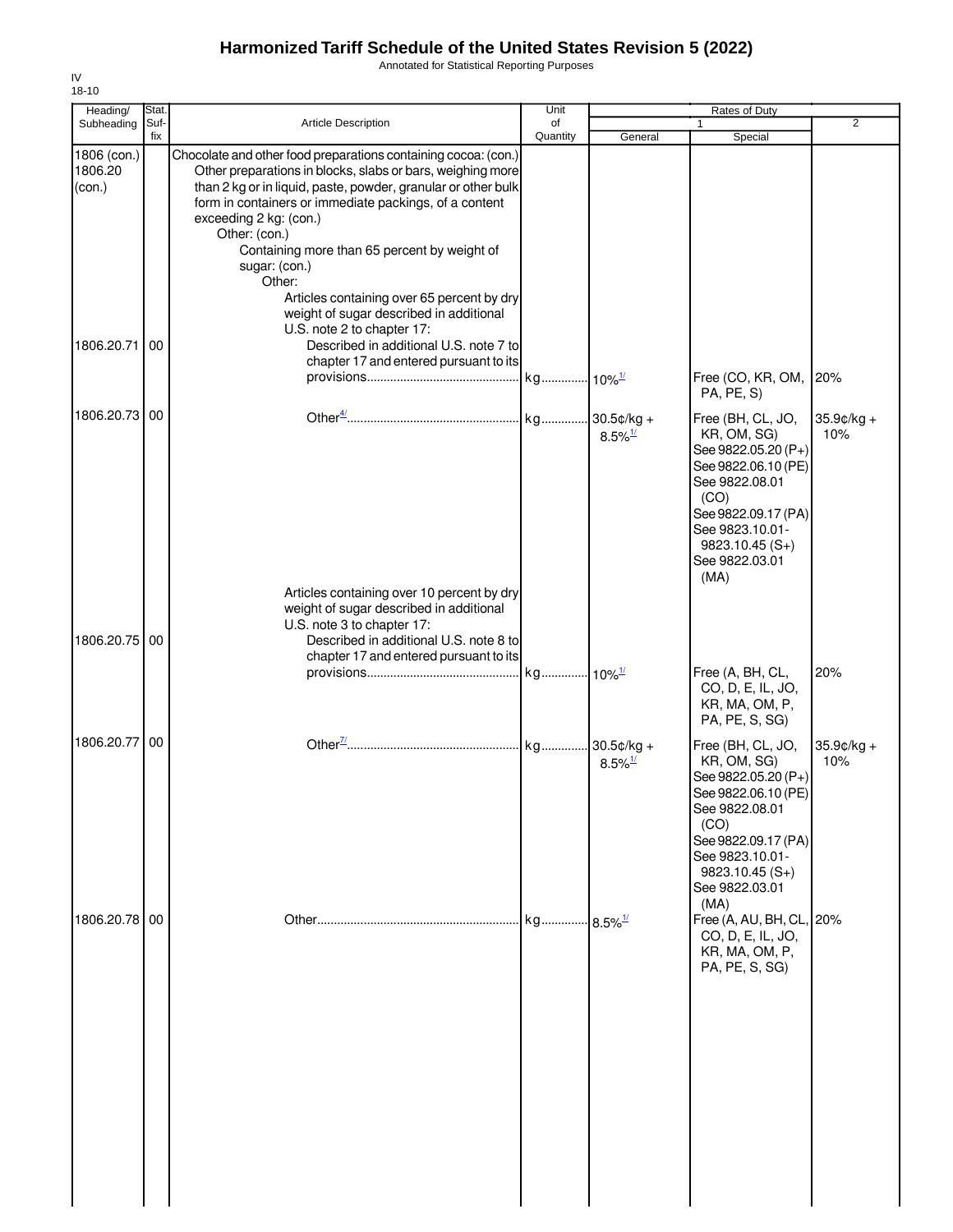Annotated for Statistical Reporting Purposes

| Heading/                         | Stat.       |                                                                                                                                                                                                                                                                                                    | Unit                            |         | Rates of Duty                                                                  |                |
|----------------------------------|-------------|----------------------------------------------------------------------------------------------------------------------------------------------------------------------------------------------------------------------------------------------------------------------------------------------------|---------------------------------|---------|--------------------------------------------------------------------------------|----------------|
| Subheading                       | Suf-<br>fix | Article Description                                                                                                                                                                                                                                                                                | of<br>Quantity                  | General | $\mathbf{1}$<br>Special                                                        | $\overline{2}$ |
| 1806 (con.)<br>1806.20<br>(con.) |             | Chocolate and other food preparations containing cocoa: (con.)<br>Other preparations in blocks, slabs or bars, weighing more<br>than 2 kg or in liquid, paste, powder, granular or other bulk<br>form in containers or immediate packings, of a content<br>exceeding 2 kg: (con.)<br>Other: (con.) |                                 |         |                                                                                |                |
| 1806.20.79                       | 00          | Other:<br>Described in general note 15 of the tariff<br>schedule and entered pursuant to its                                                                                                                                                                                                       |                                 |         | Free (A+, AU, BH,                                                              | 20%            |
| 1806.20.81                       | 00          | Other:<br>Dairy products described in additional U.S.<br>note 1 to chapter 4:<br>Described in additional U.S. note 10                                                                                                                                                                              |                                 |         | CL, CO, D, E, IL,<br>JO, KR, MA, OM,<br>P, PA, PE, S, SG)<br>5% (JP)           |                |
|                                  |             | to chapter 4 and entered pursuant to                                                                                                                                                                                                                                                               | kg 10% <sup>1/</sup><br>kg cmsc |         | Free (A+, AU, BH,<br>CL, CO, D, E, IL,<br>JO, KR, MA, OM,<br>P, PA, PE, S, SG) | 20%            |
|                                  |             |                                                                                                                                                                                                                                                                                                    |                                 |         |                                                                                |                |
|                                  |             |                                                                                                                                                                                                                                                                                                    |                                 |         |                                                                                |                |
|                                  |             |                                                                                                                                                                                                                                                                                                    |                                 |         |                                                                                |                |
|                                  |             |                                                                                                                                                                                                                                                                                                    |                                 |         |                                                                                |                |
|                                  |             |                                                                                                                                                                                                                                                                                                    |                                 |         |                                                                                |                |
|                                  |             |                                                                                                                                                                                                                                                                                                    |                                 |         |                                                                                |                |
|                                  |             |                                                                                                                                                                                                                                                                                                    |                                 |         |                                                                                |                |
|                                  |             |                                                                                                                                                                                                                                                                                                    |                                 |         |                                                                                |                |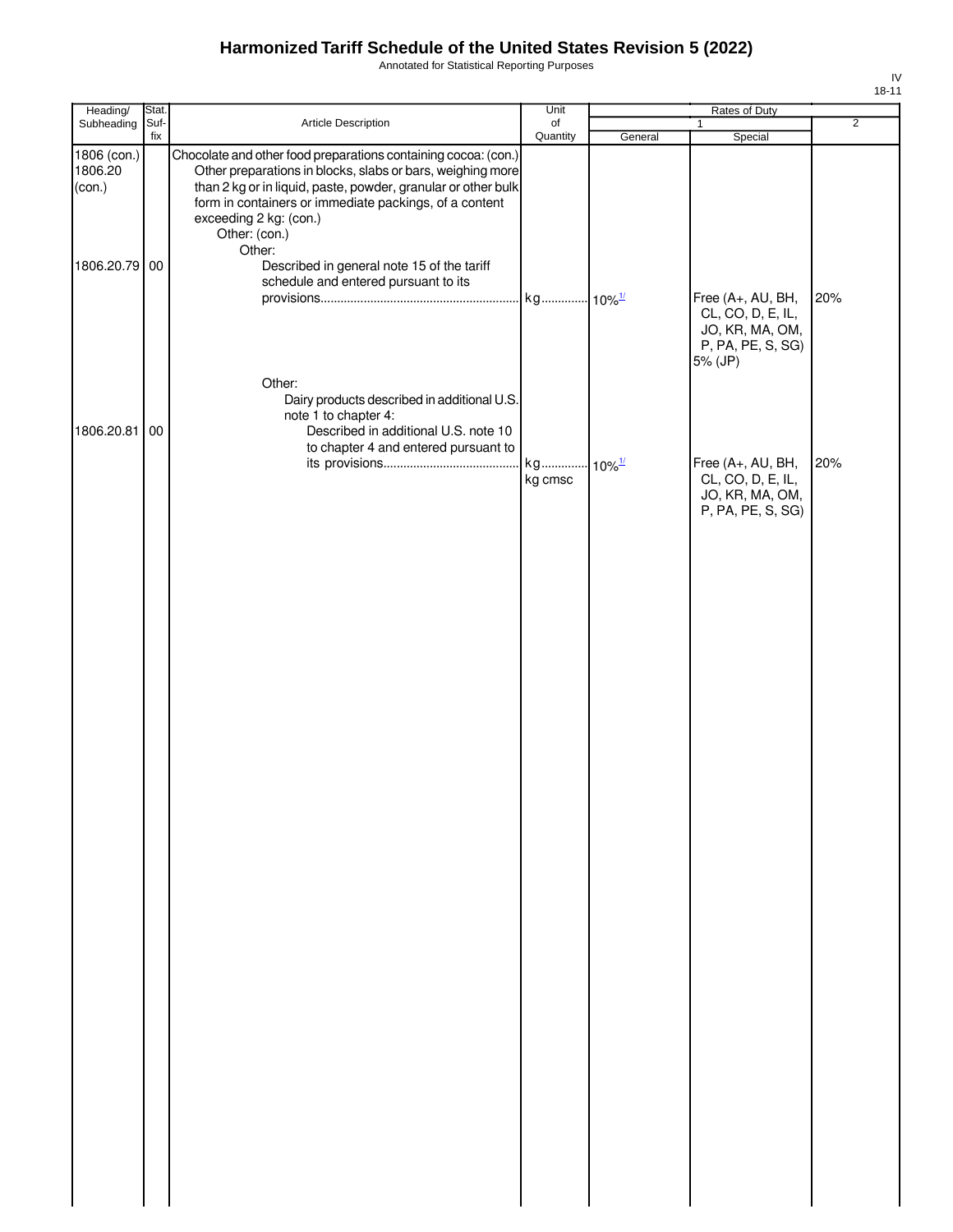Annotated for Statistical Reporting Purposes

| Heading/                         | Stat.       |                                                                                                                                                                                                                                                                                                                                                                                                                              | Unit           |                                        | Rates of Duty                                                                                                                                                                                                                                                                            |                     |
|----------------------------------|-------------|------------------------------------------------------------------------------------------------------------------------------------------------------------------------------------------------------------------------------------------------------------------------------------------------------------------------------------------------------------------------------------------------------------------------------|----------------|----------------------------------------|------------------------------------------------------------------------------------------------------------------------------------------------------------------------------------------------------------------------------------------------------------------------------------------|---------------------|
| Subheading                       | Suf-<br>fix | <b>Article Description</b>                                                                                                                                                                                                                                                                                                                                                                                                   | of<br>Quantity | General                                | Special                                                                                                                                                                                                                                                                                  | $\overline{2}$      |
| 1806 (con.)<br>1806.20<br>(con.) |             | Chocolate and other food preparations containing cocoa: (con.)<br>Other preparations in blocks, slabs or bars, weighing more<br>than 2 kg or in liquid, paste, powder, granular or other bulk<br>form in containers or immediate packings, of a content<br>exceeding 2 kg: (con.)<br>Other: (con.)<br>Other: (con.)<br>Other: (con.)<br>Dairy products described in additional U.S.<br>note 1 to chapter 4: (con.)<br>Other: |                |                                        |                                                                                                                                                                                                                                                                                          |                     |
| 1806.20.82 00                    |             | Containing less than 21 percent<br>by weight of milk solids <sup>8</sup>                                                                                                                                                                                                                                                                                                                                                     | kg<br>kg cmsc  | $37.2¢/kg +$<br>$8.5\%$ <sup>1/</sup>  | Free (BH, CL, JO,<br>KR, MA, OM, SG)<br>$9.9$ ¢/kg + 2.2% (PA)<br>$11.1¢/kg + 2.5% (P)$<br>See 9823.08.01-<br>9823.08.38 (S+)<br>See 9913.04.25<br>(AU)<br>See 9915.04.30,<br>9915.04.44,<br>9915.04.68 (P+)<br>See 9917.04.20,<br>9917.04.30 (PE)<br>See 9918.04.60-<br>9918.04.80 (CO) | $43.8¢/kg +$<br>10% |
| 1806.20.83 00                    |             |                                                                                                                                                                                                                                                                                                                                                                                                                              | kg<br>kg cmsc  | $.52.8¢/kg +$<br>$8.5\%$ <sup>1/</sup> | Free (BH, CL, JO,<br>KR, MA, OM, SG)<br>$14¢/kg + 2.2% (PA)$<br>$15.8¢/kg + 2.5% (P)$<br>See 9823.08.01-<br>$9823.08.38(S+)$<br>See 9913.04.25<br>(AU)<br>See 9915.04.30,<br>9915.04.45,<br>9915.04.69 (P+)<br>See 9917.04.20,<br>9917.04.31 (PE)<br>See 9918.04.60-<br>9918.04.80 (CO)  | 62.1¢/kg<br>$+10%$  |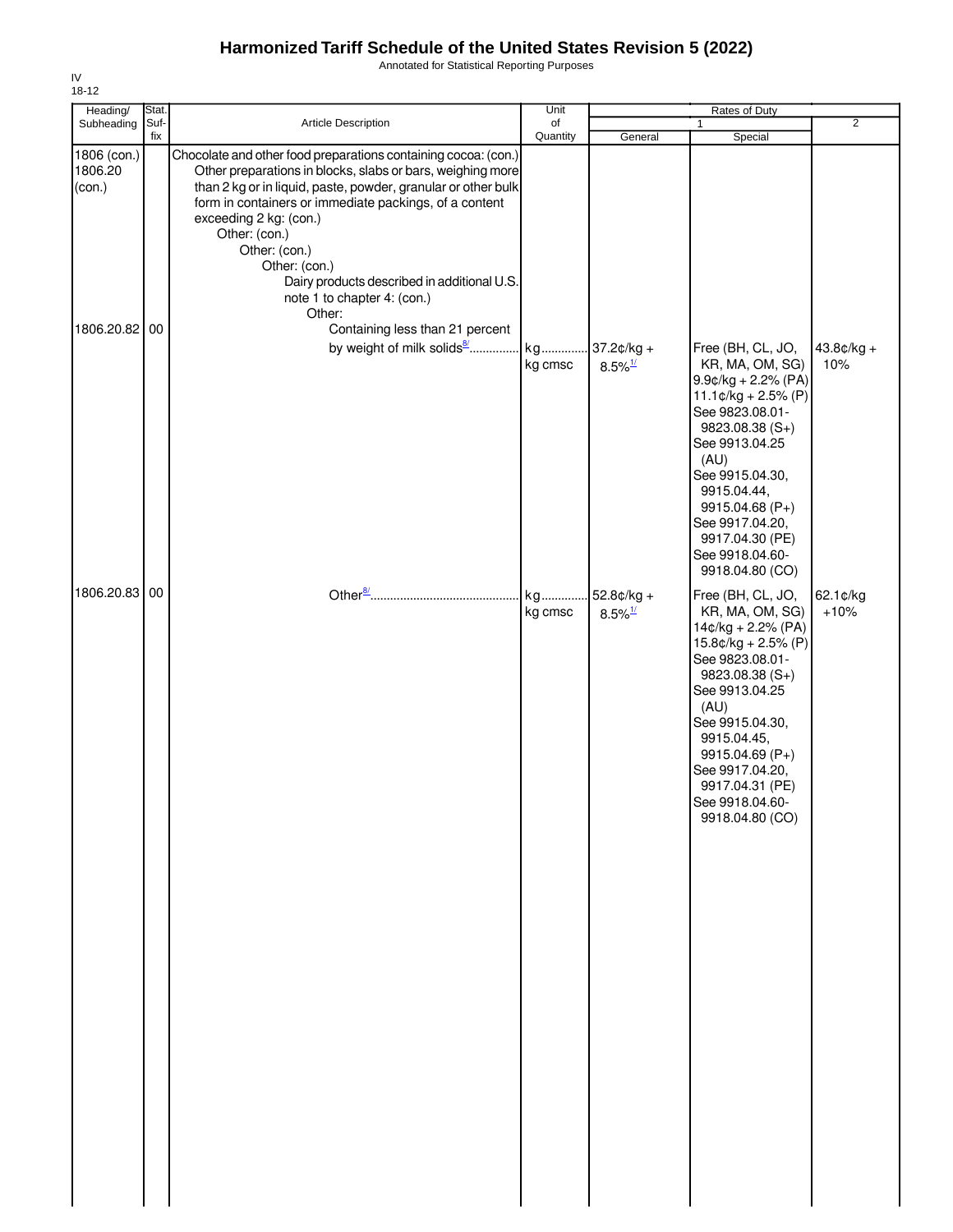Annotated for Statistical Reporting Purposes

| Heading/                      | Stat.       |                                                                                                                                                                                                                                                                                                                                                                                                                                  | Unit           |                                        | Rates of Duty                                                                                                                                                                                                            |                                |
|-------------------------------|-------------|----------------------------------------------------------------------------------------------------------------------------------------------------------------------------------------------------------------------------------------------------------------------------------------------------------------------------------------------------------------------------------------------------------------------------------|----------------|----------------------------------------|--------------------------------------------------------------------------------------------------------------------------------------------------------------------------------------------------------------------------|--------------------------------|
| Subheading                    | Suf-<br>fix | <b>Article Description</b>                                                                                                                                                                                                                                                                                                                                                                                                       | of<br>Quantity | General                                | $\mathbf{1}$<br>Special                                                                                                                                                                                                  | $\overline{2}$                 |
| 806 (con.)<br>806.20<br>con.) |             | Chocolate and other food preparations containing cocoa: (con.)<br>Other preparations in blocks, slabs or bars, weighing more<br>than 2 kg or in liquid, paste, powder, granular or other bulk<br>form in containers or immediate packings, of a content<br>exceeding 2 kg: (con.)<br>Other: (con.)<br>Other: (con.)<br>Other: (con.)<br>Other, low fat chocolate crumb (excluding<br>articles for consumption at retail as candy |                |                                        |                                                                                                                                                                                                                          |                                |
| 806.20.85 00                  |             | or confection):<br>Described in additional U.S. note 3 to<br>this chapter and entered pursuant to                                                                                                                                                                                                                                                                                                                                | kg<br>kg cmsc  | $10\%$ <sup>1/</sup>                   | Free (A+, BH, CL,<br>CO, D, E, IL, JO,<br>KR, MA, OM, P,<br>PA, PE, S, SG)                                                                                                                                               | 20%                            |
| 806.20.87                     | 00          | Other:<br>Containing less than 21 percent<br>by weight of milk solids6                                                                                                                                                                                                                                                                                                                                                           | kg<br>kg cmsc  | 37.2¢/kg +<br>$8.5\%$ <sup>1/</sup>    | Free (BH, CL, JO,<br>KR, MA, OM, SG)<br>$2.4$ ¢/kg + 0.5% (PE)<br>$9.9$ c/kg + 2.2% (CO,<br>PA)<br>$11.1¢/kg + 2.5% (P)$<br>See 9823.08.01-<br>$9823.08.38(S+)$<br>See 9913.04.25<br>(AU)<br>See 9915.04.30,             | $43.8¢/kg +$<br>10%            |
| 806.20.89                     | 00          |                                                                                                                                                                                                                                                                                                                                                                                                                                  | kg<br>kg cmsc  | $-52.8¢/kg +$<br>$8.5\%$ <sup>1/</sup> | 9915.04.44,<br>9915.04.68 (P+)<br>Free (BH, CL, JO,<br>KR, MA, OM, SG)<br>3.5¢/kg + 0.5% (PE)<br>14¢/kg + 2.2% (CO,<br>PA)<br>15.8¢/kg + 2.5% (P)<br>See 9823.08.01-<br>9823.08.38 (S+)<br>See 9913.04.25<br>$($ All $)$ | $62.1 \, \text{c/kg} +$<br>10% |

| 1806 (con.)<br>1806.20<br>(con.)<br>1806.20.85 00 |    | Chocolate and other food preparations containing cocoa: (con.)<br>Other preparations in blocks, slabs or bars, weighing more<br>than 2 kg or in liquid, paste, powder, granular or other bulk<br>form in containers or immediate packings, of a content<br>exceeding 2 kg: (con.)<br>Other: (con.)<br>Other: (con.)<br>Other: (con.)<br>Other, low fat chocolate crumb (excluding<br>articles for consumption at retail as candy<br>or confection):<br>Described in additional U.S. note 3 to |               |                                       |                                                                                                                                                                                                                                               |                                |
|---------------------------------------------------|----|-----------------------------------------------------------------------------------------------------------------------------------------------------------------------------------------------------------------------------------------------------------------------------------------------------------------------------------------------------------------------------------------------------------------------------------------------------------------------------------------------|---------------|---------------------------------------|-----------------------------------------------------------------------------------------------------------------------------------------------------------------------------------------------------------------------------------------------|--------------------------------|
|                                                   |    | this chapter and entered pursuant to<br>Other:                                                                                                                                                                                                                                                                                                                                                                                                                                                | kg<br>kg cmsc | $10\%$ <sup>1/</sup>                  | Free (A+, BH, CL,<br>CO, D, E, IL, JO,<br>KR, MA, OM, P,<br>PA, PE, S, SG)                                                                                                                                                                    | 20%                            |
| 1806.20.87                                        | 00 | Containing less than 21 percent<br>by weight of milk solids <sup>6/</sup> kg                                                                                                                                                                                                                                                                                                                                                                                                                  | kg cmsc       | 37.2¢/kg +<br>$8.5\%$ <sup>1/</sup>   | Free (BH, CL, JO,<br>KR, MA, OM, SG)<br>$2.4$ ¢/kg + 0.5% (PE)<br>$9.9¢/kg + 2.2%$ (CO,<br>PA)<br>$11.1¢/kg + 2.5% (P)$<br>See 9823.08.01-<br>$9823.08.38(S+)$<br>See 9913.04.25<br>(AU)<br>See 9915.04.30,<br>9915.04.44,<br>9915.04.68 (P+) | $43.8¢/kg +$<br>10%            |
| 1806.20.89 00                                     |    |                                                                                                                                                                                                                                                                                                                                                                                                                                                                                               | kg<br>kg cmsc | $52.8¢/kg +$<br>$8.5\%$ <sup>1/</sup> | Free (BH, CL, JO,<br>KR, MA, OM, SG)<br>$3.5$ ¢/kg + 0.5% (PE)<br>14¢/kg + 2.2% (CO,<br>PA)<br>$15.8¢/kg + 2.5% (P)$<br>See 9823.08.01-<br>9823.08.38 (S+)<br>See 9913.04.25<br>(AU)<br>See 9915.04.30,<br>9915.04.45,<br>9915.04.69 (P+)     | $62.1 \, \text{c/kg} +$<br>10% |

IV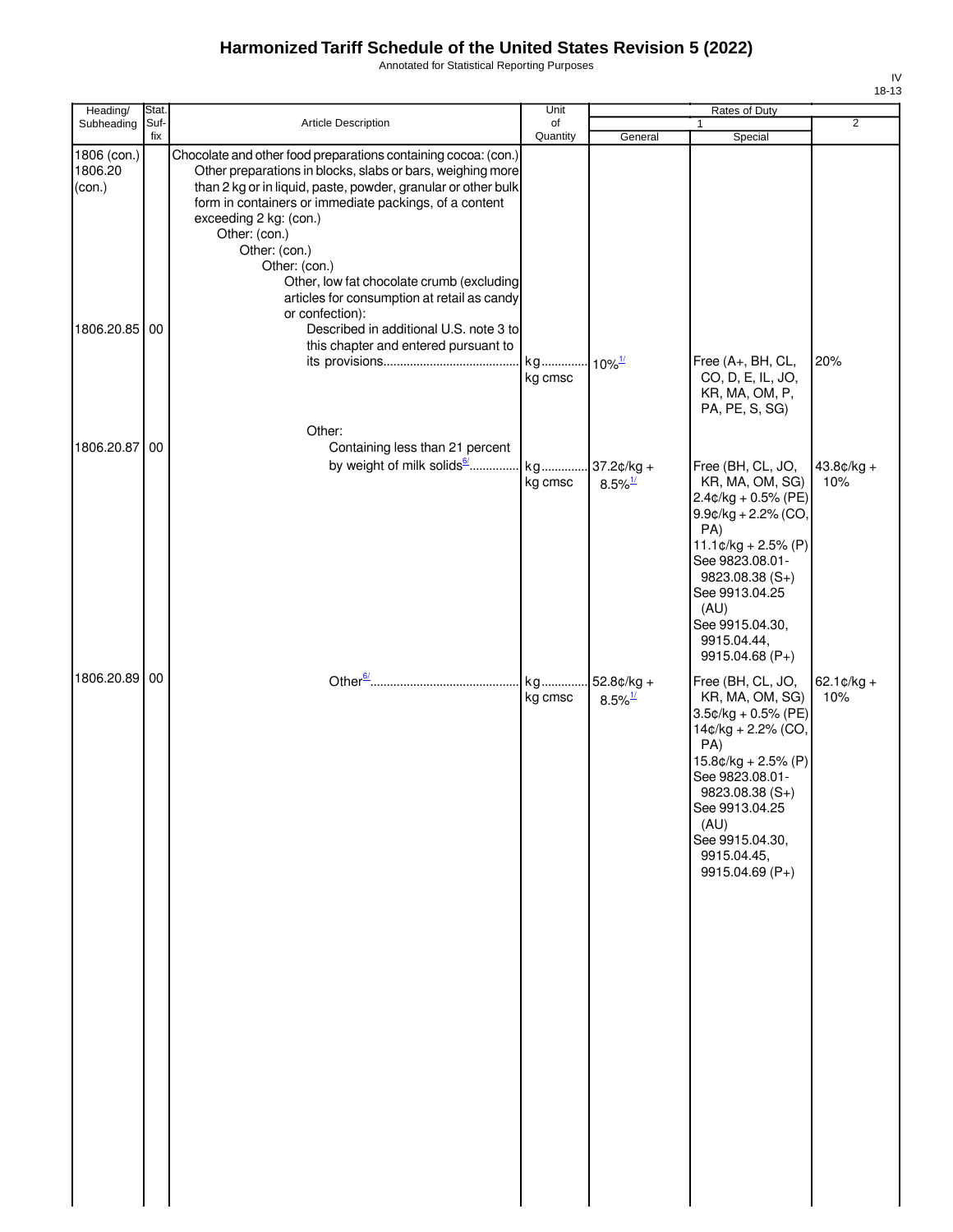Annotated for Statistical Reporting Purposes

| Heading/                                       | Stat.       |                                                                                                                                                                                                                                                                                                                                                                                                                                                             | Unit           |                       | Rates of Duty                                                                                                                                                                                    |                     |
|------------------------------------------------|-------------|-------------------------------------------------------------------------------------------------------------------------------------------------------------------------------------------------------------------------------------------------------------------------------------------------------------------------------------------------------------------------------------------------------------------------------------------------------------|----------------|-----------------------|--------------------------------------------------------------------------------------------------------------------------------------------------------------------------------------------------|---------------------|
| Subheading                                     | Suf-<br>fix | <b>Article Description</b>                                                                                                                                                                                                                                                                                                                                                                                                                                  | of<br>Quantity | General               | $\mathbf{1}$<br>Special                                                                                                                                                                          | 2                   |
| 1806 (con.)<br>1806.20<br>(con.)<br>1806.20.91 | 00          | Chocolate and other food preparations containing cocoa: (con.)<br>Other preparations in blocks, slabs or bars, weighing more<br>than 2 kg or in liquid, paste, powder, granular or other bulk<br>form in containers or immediate packings, of a content<br>exceeding 2 kg: (con.)<br>Other: (con.)<br>Other: (con.)<br>Other: (con.)<br>Other:<br>Blended syrups described in additional<br>U.S. note 4 to chapter 17:<br>Described in additional U.S. note |                |                       |                                                                                                                                                                                                  |                     |
|                                                |             | 9 to chapter 17 and entered<br>pursuant to its provisions kg 10% <sup>1/</sup>                                                                                                                                                                                                                                                                                                                                                                              |                |                       | Free (CO, KR, OM,<br>PA, PE, S)                                                                                                                                                                  | 20%                 |
| 1806.20.94                                     | 00          |                                                                                                                                                                                                                                                                                                                                                                                                                                                             |                | $8.5\%$ <sup>1/</sup> | Free (BH, CL, JO,<br>KR, OM, SG)<br>See 9822.05.20 (P+)<br>See 9822.06.10 (PE)<br>See 9822.08.01<br>(CO)<br>See 9822.09.17 (PA)<br>See 9823.10.01-<br>$9823.10.45(S+)$<br>See 9822.03.01<br>(MA) | $43.8¢/kg +$<br>10% |
| 1806.20.95 00                                  |             | Articles containing over 10 percent by<br>dry weight of sugar described in<br>additional U.S. note 3 to chapter 17:<br>Described in additional U.S. note<br>8 to chapter 17 and entered                                                                                                                                                                                                                                                                     |                |                       |                                                                                                                                                                                                  |                     |
|                                                |             | pursuant to its provisions kg 10% <sup>1/</sup>                                                                                                                                                                                                                                                                                                                                                                                                             |                |                       | Free (A+, BH, CL,<br>CO, D, E, IL, JO,<br>KR, MA, OM, P,<br>PA, PE, S, SG)                                                                                                                       | 20%                 |
| 1806.20.98 00                                  |             |                                                                                                                                                                                                                                                                                                                                                                                                                                                             |                | $8.5\%$ <sup>1/</sup> | Free (BH, CL, JO,<br>KR, OM, SG)<br>See 9822.05.20 (P+)<br>See 9822.06.10 (PE)<br>See 9822.08.01<br>(CO)<br>See 9822.09.17 (PA)<br>See 9823.10.01-<br>$9823.10.45(S+)$<br>See 9822.03.01<br>(MA) | $43.8¢/kg +$<br>10% |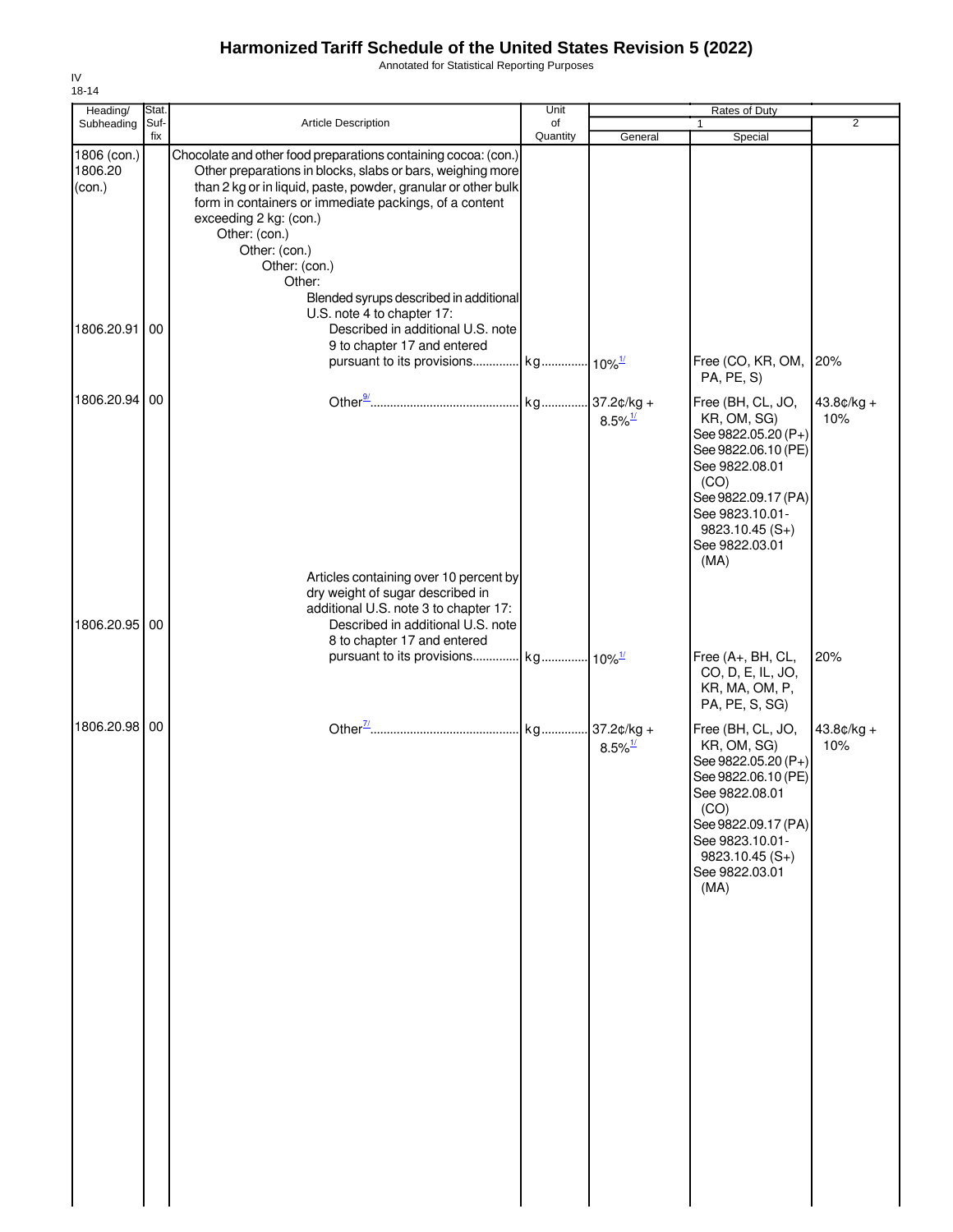Annotated for Statistical Reporting Purposes

| Heading/                         | Stat.       |                                                                                                                                                                                                                                                                                                                                                                                             | Unit           |                            | Rates of Duty                                                                                    |     |
|----------------------------------|-------------|---------------------------------------------------------------------------------------------------------------------------------------------------------------------------------------------------------------------------------------------------------------------------------------------------------------------------------------------------------------------------------------------|----------------|----------------------------|--------------------------------------------------------------------------------------------------|-----|
| Subheading                       | Suf-<br>fix | Article Description                                                                                                                                                                                                                                                                                                                                                                         | of<br>Quantity | General                    | $\mathbf{1}$<br>Special                                                                          | 2   |
| 1806 (con.)<br>1806.20<br>(con.) |             | Chocolate and other food preparations containing cocoa: (con.)<br>Other preparations in blocks, slabs or bars, weighing more<br>than 2 kg or in liquid, paste, powder, granular or other bulk<br>form in containers or immediate packings, of a content<br>exceeding 2 kg: (con.)<br>Other: (con.)<br>Other: (con.)<br>Other: (con.)                                                        |                |                            |                                                                                                  |     |
| 1806.20.99                       | 00          | Other: (con.)                                                                                                                                                                                                                                                                                                                                                                               |                |                            | Free (A+, AU, BH,<br>CL, CO, D, E, IL,<br>JO, KR, MA, OM,<br>P, PA, PE, S, SG)                   | 20% |
| 1806.31.00                       |             | Other, in blocks, slabs or bars:                                                                                                                                                                                                                                                                                                                                                            |                | $\cdot$ 5.6% $\frac{1}{2}$ | Free (A, AU, BH, CL, 40%<br>CO, D, E, IL, JO,<br>KR, MA, OM, P,<br>PA, PE, S, SG)<br>$2.8%$ (JP) |     |
|                                  | 41          | Confectionery:<br>Containing peanuts, peanut butter or peanut                                                                                                                                                                                                                                                                                                                               |                |                            |                                                                                                  |     |
| 1806.32                          | 49<br>80    | Not filled:<br>Preparations consisting wholly of ground cocoa<br>beans, with or without added cocoa fat, flavoring<br>or emulsifying agents, and containing not more<br>than 32 percent by weight of butterfat or other milk<br>solids and not more than 60 percent by weight of<br>sugar:<br>Containing butterfat or other milk solids<br>(excluding articles for consumption at retail as |                |                            |                                                                                                  |     |
| 1806.32.01                       | 00          | candy or confection):<br>Described in general note 15 of the tariff<br>schedule and entered pursuant to its                                                                                                                                                                                                                                                                                 |                |                            | Free (A, AU, BH, CL, 40%<br>CO, D, E, IL, JO,<br>JP, KR, MA, OM,<br>P, PA, PE, S, SG)            |     |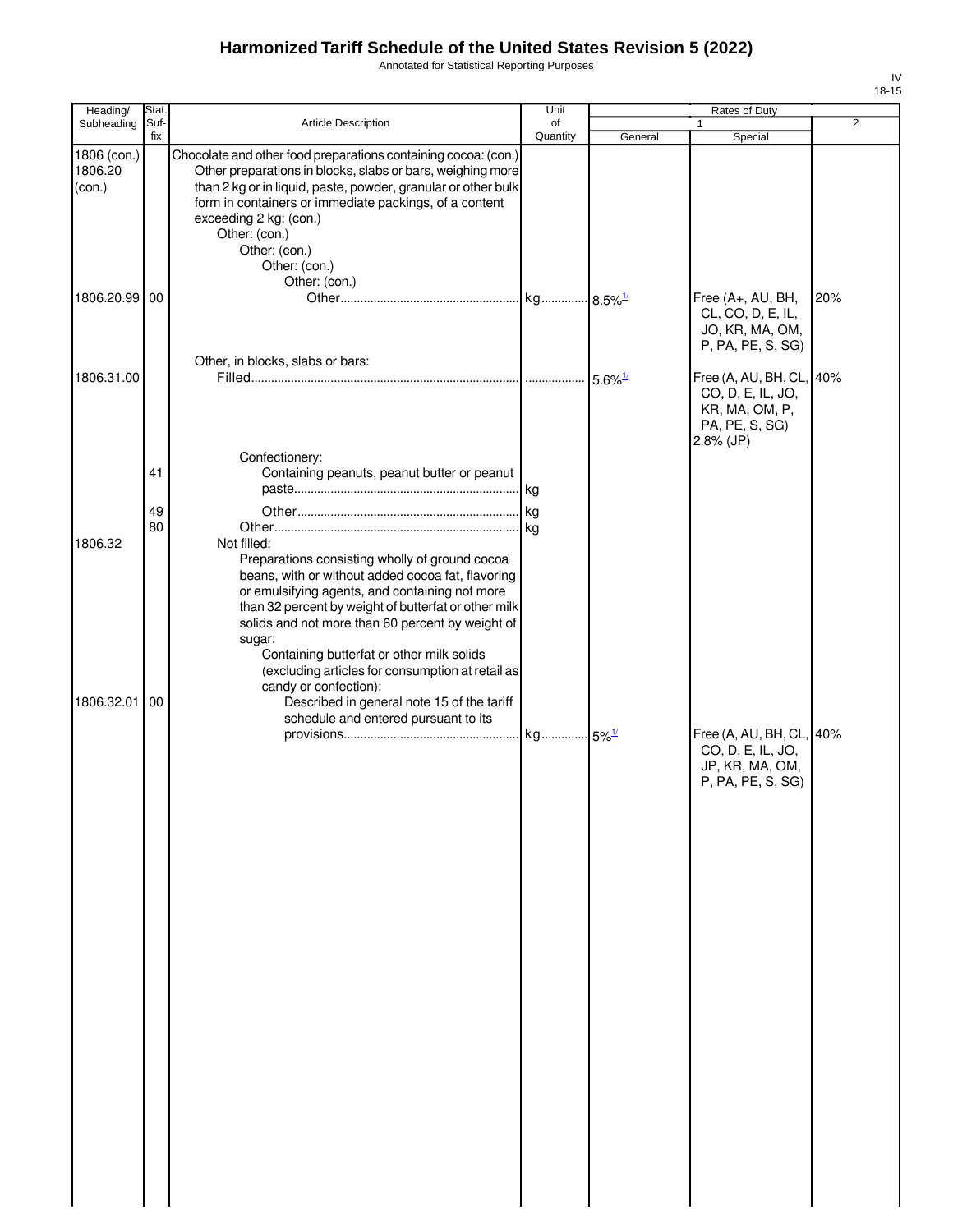Annotated for Statistical Reporting Purposes

| 18-16<br>Heading/ | Stat.       |                                                                                                        | Unit           |                     | Rates of Duty                                  |                 |
|-------------------|-------------|--------------------------------------------------------------------------------------------------------|----------------|---------------------|------------------------------------------------|-----------------|
| Subheading        | Suf-<br>fix | Article Description                                                                                    | of<br>Quantity |                     |                                                | $\overline{2}$  |
| 1806 (con.)       |             | Chocolate and other food preparations containing cocoa: (con.)                                         |                | General             | Special                                        |                 |
|                   |             | Other, in blocks, slabs or bars: (con.)                                                                |                |                     |                                                |                 |
| 1806.32<br>(con.) |             | Not filled: (con.)                                                                                     |                |                     |                                                |                 |
|                   |             | Preparations consisting wholly of ground cocoa                                                         |                |                     |                                                |                 |
|                   |             | beans, with or without added cocoa fat, flavoring                                                      |                |                     |                                                |                 |
|                   |             | or emulsifying agents, and containing not more<br>than 32 percent by weight of butterfat or other milk |                |                     |                                                |                 |
|                   |             | solids and not more than 60 percent by weight of                                                       |                |                     |                                                |                 |
|                   |             | sugar: (con.)<br>Containing butterfat or other milk solids                                             |                |                     |                                                |                 |
|                   |             | (excluding articles for consumption at retail as                                                       |                |                     |                                                |                 |
|                   |             | candy or confection): (con.)<br>Other, containing over 5.5 percent by                                  |                |                     |                                                |                 |
|                   |             | weight of butterfat:                                                                                   |                |                     |                                                |                 |
| 1806.32.04        | 00          | Described in additional U.S. note 2 to<br>this chapter and entered pursuant to                         |                |                     |                                                |                 |
|                   |             |                                                                                                        | kg             | $5\%$ <sup>1/</sup> | Free (A, AU, BH, CL, 40%                       |                 |
|                   |             |                                                                                                        | kg cmsc        |                     | CO, D, E, IL, JO,                              |                 |
|                   |             |                                                                                                        |                |                     | KR, MA, OM, P,<br>PA, PE, S, SG)               |                 |
|                   |             | Other:                                                                                                 |                |                     |                                                |                 |
| 1806.32.06 00     |             | Containing less than 21 percent                                                                        |                |                     |                                                |                 |
|                   |             | by weight of milk solids <sup>5/</sup>                                                                 | kg<br>kg cmsc  | $.37.2¢/kg +$       | Free (BH, CL, JO,<br>KR, MA, OM, SG)           | $43.8¢/kg + 5%$ |
|                   |             |                                                                                                        |                | 4.3% $\frac{1}{2}$  | $2.4$ ¢/kg + 0.2% (PE)                         |                 |
|                   |             |                                                                                                        |                |                     | $9.9$ ¢/kg + 1.1% (CO,<br>PA)                  |                 |
|                   |             |                                                                                                        |                |                     | $11.1¢/kg + 1.2% (P)$                          |                 |
|                   |             |                                                                                                        |                |                     | See 9823.08.01-                                |                 |
|                   |             |                                                                                                        |                |                     | $9823.08.38(S+)$<br>See 9913.04.25             |                 |
|                   |             |                                                                                                        |                |                     | (AU)                                           |                 |
|                   |             |                                                                                                        |                |                     | See 9915.04.30,<br>9915.04.42,                 |                 |
|                   |             |                                                                                                        |                |                     | 9915.04.66 (P+)                                |                 |
| 1806.32.08        | 00          | Other $\frac{5}{2}$                                                                                    | kg             | $52.8¢/kg +$        | Free (BH, CL, JO,                              | $62.1¢/kg + 5%$ |
|                   |             |                                                                                                        | kg cmsc        | 4.3% $\frac{1}{2}$  | KR, MA, OM, SG)                                |                 |
|                   |             |                                                                                                        |                |                     | $3.5$ ¢/kg + 0.2% (PE)<br>$14¢/kg + 1.1% (CO,$ |                 |
|                   |             |                                                                                                        |                |                     | PA)                                            |                 |
|                   |             |                                                                                                        |                |                     | $15.8¢/kg + 1.2% (P)$<br>See 9823.08.01-       |                 |
|                   |             |                                                                                                        |                |                     | $9823.08.38(S+)$                               |                 |
|                   |             |                                                                                                        |                |                     | See 9913.04.25<br>(AU)                         |                 |
|                   |             |                                                                                                        |                |                     | See 9915.04.30,                                |                 |
|                   |             |                                                                                                        |                |                     | 9915.04.43,<br>9915.04.67 (P+)                 |                 |
|                   |             |                                                                                                        |                |                     |                                                |                 |
|                   |             |                                                                                                        |                |                     |                                                |                 |
|                   |             |                                                                                                        |                |                     |                                                |                 |
|                   |             |                                                                                                        |                |                     |                                                |                 |
|                   |             |                                                                                                        |                |                     |                                                |                 |
|                   |             |                                                                                                        |                |                     |                                                |                 |
|                   |             |                                                                                                        |                |                     |                                                |                 |
|                   |             |                                                                                                        |                |                     |                                                |                 |
|                   |             |                                                                                                        |                |                     |                                                |                 |
|                   |             |                                                                                                        |                |                     |                                                |                 |
|                   |             |                                                                                                        |                |                     |                                                |                 |
|                   |             |                                                                                                        |                |                     |                                                |                 |

IV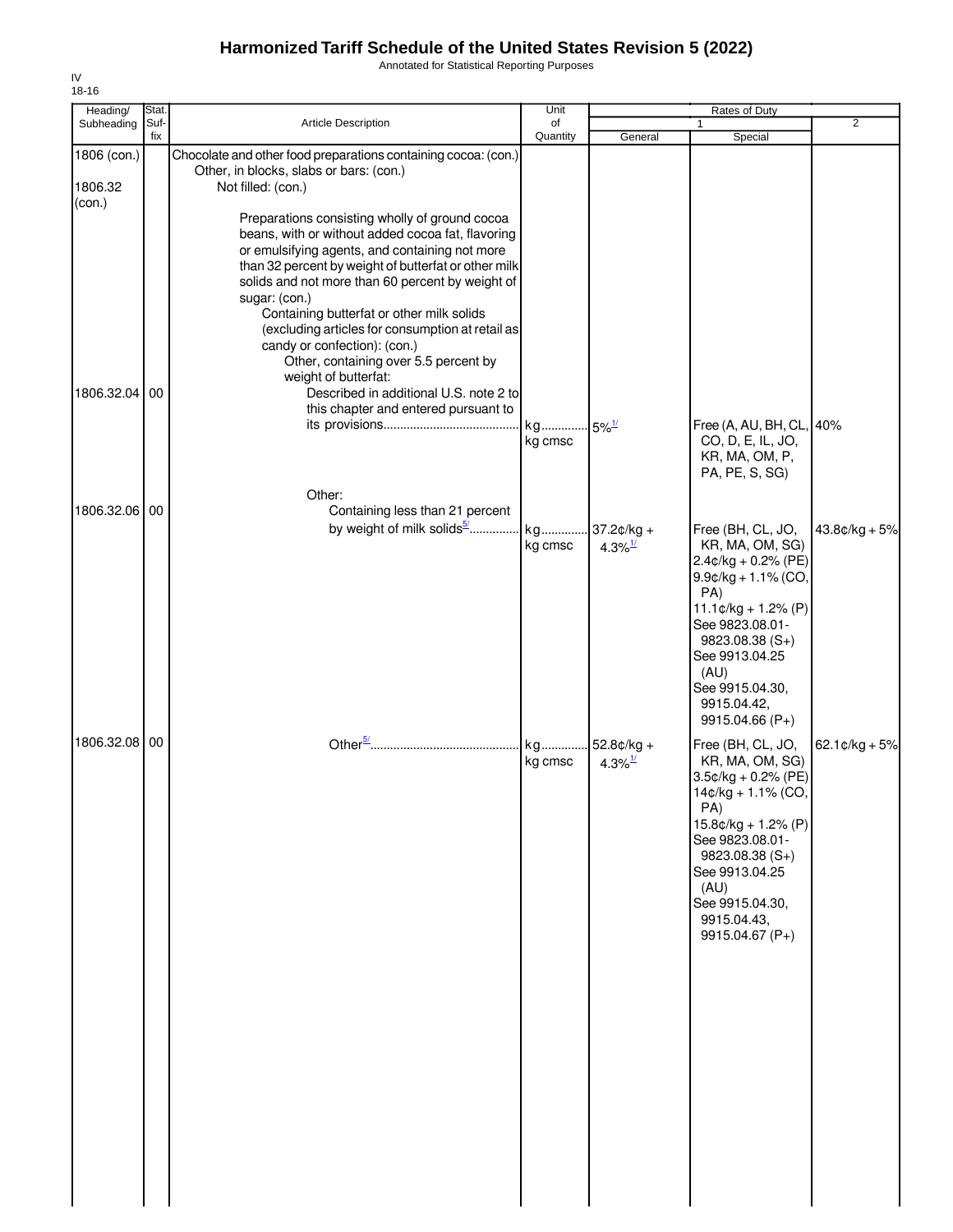Annotated for Statistical Reporting Purposes

| Heading/               | Stat.       |                                                                                                                                                                                                                                                                                                                                                                                                                               | Unit                           | Rates of Duty               |                                                                                                                                                                                                                                               |                  |
|------------------------|-------------|-------------------------------------------------------------------------------------------------------------------------------------------------------------------------------------------------------------------------------------------------------------------------------------------------------------------------------------------------------------------------------------------------------------------------------|--------------------------------|-----------------------------|-----------------------------------------------------------------------------------------------------------------------------------------------------------------------------------------------------------------------------------------------|------------------|
| Subheading             | Suf-<br>fix | Article Description                                                                                                                                                                                                                                                                                                                                                                                                           | of<br>Quantity                 | General                     | $\mathbf{1}$<br>Special                                                                                                                                                                                                                       | 2                |
| 1806 (con.)<br>1806.32 |             | Chocolate and other food preparations containing cocoa: (con.)<br>Other, in blocks, slabs or bars: (con.)<br>Not filled: (con.)                                                                                                                                                                                                                                                                                               |                                |                             |                                                                                                                                                                                                                                               |                  |
| (con.)                 |             | Preparations consisting wholly of ground cocoa<br>beans, with or without added cocoa fat, flavoring<br>or emulsifying agents, and containing not more<br>than 32 percent by weight of butterfat or other milk<br>solids and not more than 60 percent by weight of<br>sugar: (con.)<br>Containing butterfat or other milk solids<br>(excluding articles for consumption at retail as<br>candy or confection): (con.)<br>Other: |                                |                             |                                                                                                                                                                                                                                               |                  |
| 1806.32.14 00          |             | Described in additional U.S. note 3 to<br>this chapter and entered pursuant to                                                                                                                                                                                                                                                                                                                                                | kg 5% <sup>1/</sup><br>kg cmsc |                             | Free (A, BH, CL,<br>CO, D, E, IL, JO,<br>KR, MA, OM, P,<br>PA, PE, S, SG)                                                                                                                                                                     | 40%              |
| 1806.32.16 00          |             | Other:<br>Containing less than 21 percent                                                                                                                                                                                                                                                                                                                                                                                     |                                |                             |                                                                                                                                                                                                                                               |                  |
|                        |             |                                                                                                                                                                                                                                                                                                                                                                                                                               | kg cmsc                        | 4.3% $\frac{1}{2}$          | Free (BH, CL, JO,<br>KR, MA, OM, PA,<br>SG)<br>$2.4$ ¢/kg + 0.2% (PE)<br>$9.9¢/kg + 1.1% (CO)$<br>$11.1¢/kg + 1.2% (P)$<br>See 9823.08.01-<br>$9823.08.38(S+)$<br>See 9913.04.25<br>(AU)<br>See 9915.04.30,<br>9915.04.42,<br>9915.04.66 (P+) | $43.8¢/kg + 5%$  |
| 1806.32.18 00          |             |                                                                                                                                                                                                                                                                                                                                                                                                                               | kg<br>kg cmsc                  | 52.8¢/kg +<br>4.3% $^{1/2}$ | Free (BH, CL, JO,<br>KR, MA, OM, SG)<br>3.5¢/kg + 0.2% (PE)<br>14¢/kg + 1.1% (CO,<br>PA)<br>$15.8¢/kg + 1.2% (P)$<br>See 9823.08.01-<br>$9823.08.38(S+)$<br>See 9913.04.25<br>(AU)<br>See 9915.04.30,<br>9915.04.43,<br>9915.04.67 (P+)       | $62.1$ ¢/kg + 5% |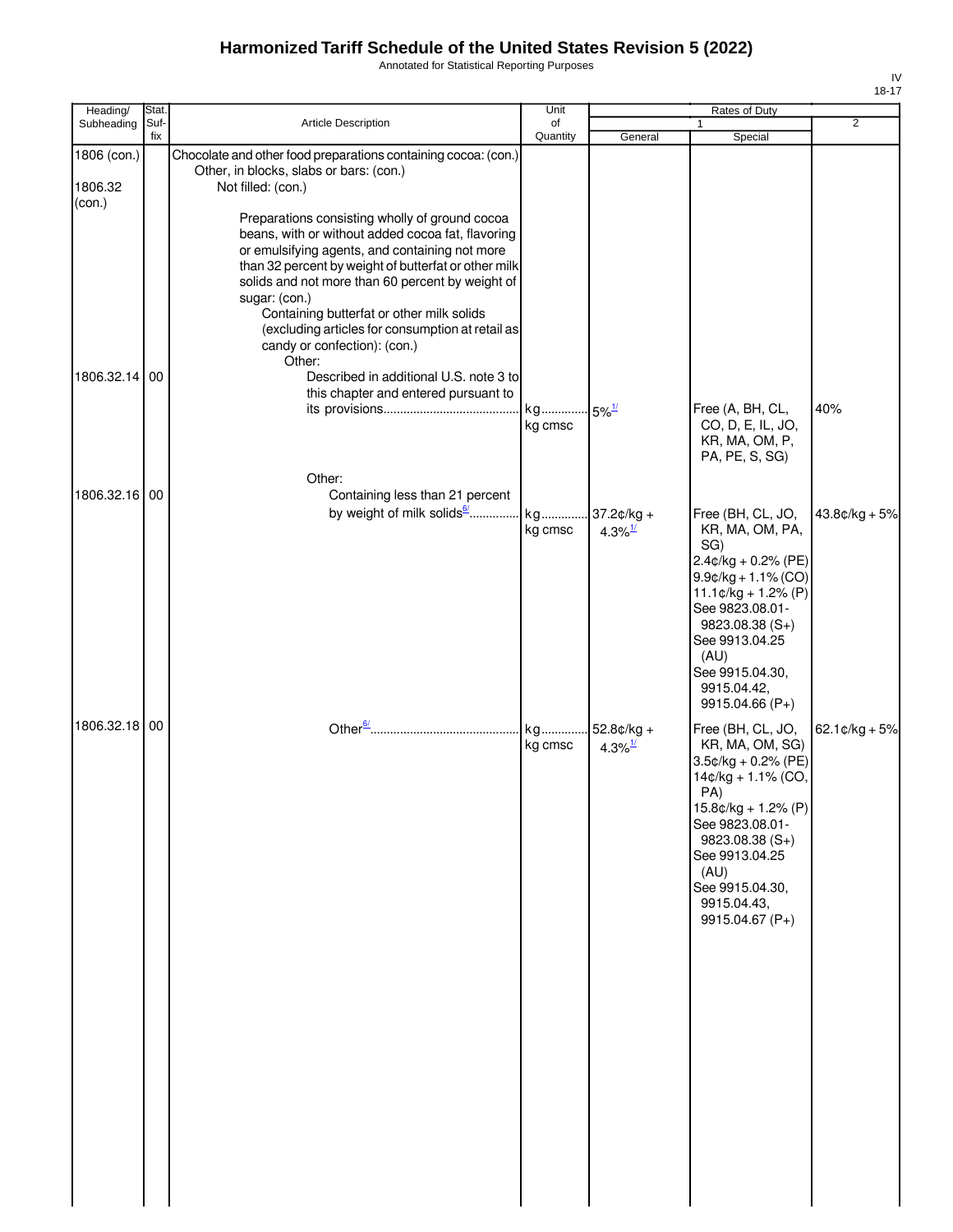Annotated for Statistical Reporting Purposes

| Heading/                         | Stat. |                                                                                                                                                                                                                                        | Unit           |         | Rates of Duty                                                   |                |
|----------------------------------|-------|----------------------------------------------------------------------------------------------------------------------------------------------------------------------------------------------------------------------------------------|----------------|---------|-----------------------------------------------------------------|----------------|
| Subheading Suf-                  | fix   | Article Description                                                                                                                                                                                                                    | of<br>Quantity | General | 1<br>Special                                                    | $\overline{2}$ |
| 1806 (con.)<br>1806.32<br>(con.) |       | Chocolate and other food preparations containing cocoa: (con.)<br>Other, in blocks, slabs or bars: (con.)<br>Not filled: (con.)<br>Preparations consisting wholly of ground cocoa<br>beans, with or without added cocoa fat, flavoring |                |         |                                                                 |                |
| 1806.32.30 00                    |       | or emulsifying agents, and containing not more<br>than 32 percent by weight of butterfat or other milk<br>solids and not more than 60 percent by weight of<br>sugar: (con.)                                                            |                |         | Free (A, AU, BH, CL, 40%<br>CO, D, E, IL, JO,<br>KR, MA, OM, P, |                |
| 1806.32.55 00                    |       | Other:<br>Described in general note 15 of the tariff<br>schedule and entered pursuant to its                                                                                                                                           |                |         | PA, PE, S, SG)<br>Free (A, AU, BH, CL, 40%<br>CO, D, E, IL, JO, |                |
|                                  |       |                                                                                                                                                                                                                                        |                |         | KR, MA, OM, P,<br>PA, PE, S, SG)<br>4.9% (JP)                   |                |
|                                  |       |                                                                                                                                                                                                                                        |                |         |                                                                 |                |
|                                  |       |                                                                                                                                                                                                                                        |                |         |                                                                 |                |
|                                  |       |                                                                                                                                                                                                                                        |                |         |                                                                 |                |
|                                  |       |                                                                                                                                                                                                                                        |                |         |                                                                 |                |
|                                  |       |                                                                                                                                                                                                                                        |                |         |                                                                 |                |
|                                  |       |                                                                                                                                                                                                                                        |                |         |                                                                 |                |
|                                  |       |                                                                                                                                                                                                                                        |                |         |                                                                 |                |
|                                  |       |                                                                                                                                                                                                                                        |                |         |                                                                 |                |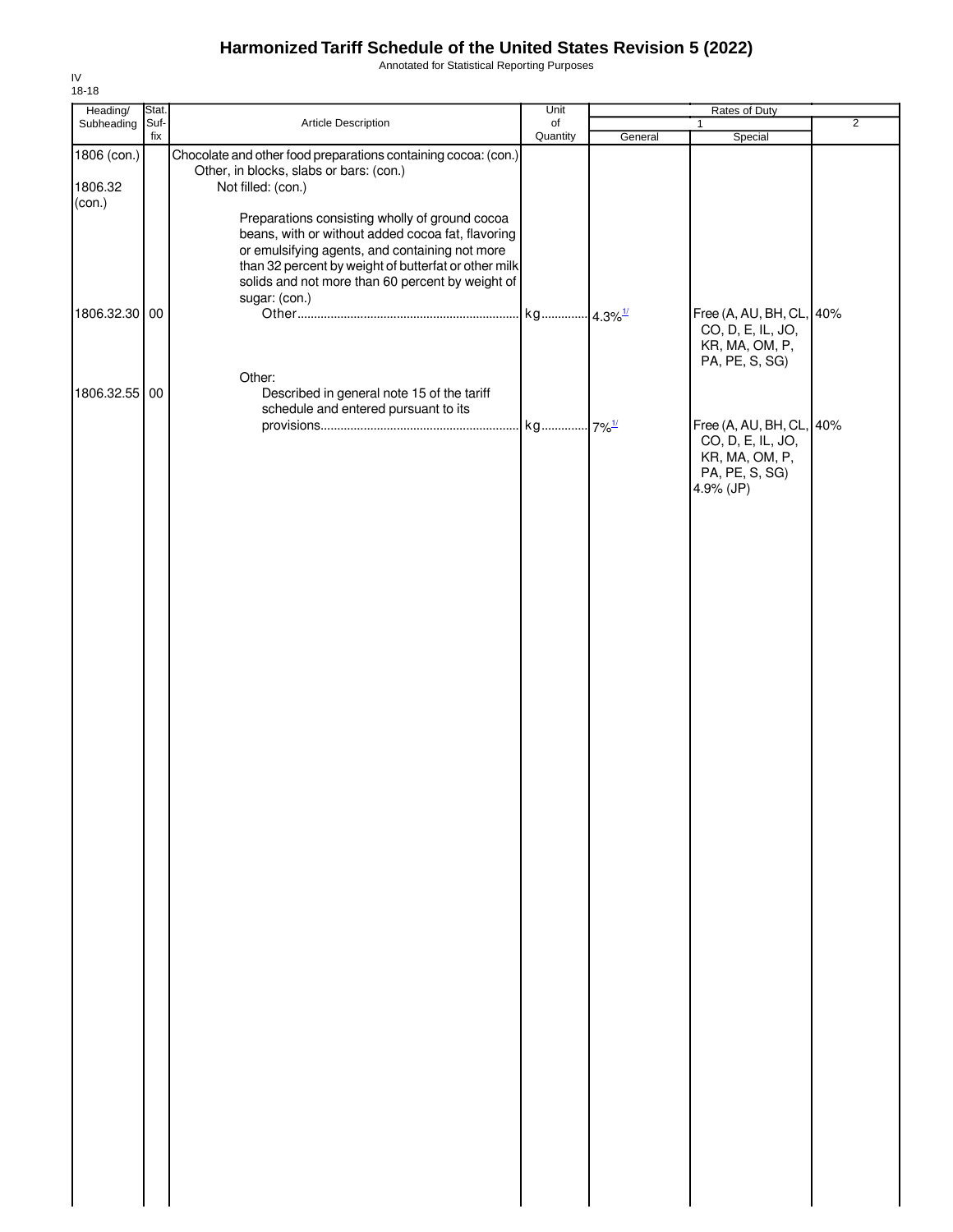Annotated for Statistical Reporting Purposes

| Heading/      | Stat.       |                                                                | Unit                |                                     | Rates of Duty                               |                |
|---------------|-------------|----------------------------------------------------------------|---------------------|-------------------------------------|---------------------------------------------|----------------|
| Subheading    | Suf-<br>fix | Article Description                                            | of<br>Quantity      | General                             |                                             | $\overline{2}$ |
| 1806 (con.)   |             | Chocolate and other food preparations containing cocoa: (con.) |                     |                                     | Special                                     |                |
|               |             | Other, in blocks, slabs or bars: (con.)                        |                     |                                     |                                             |                |
| 1806.32       |             | Not filled: (con.)                                             |                     |                                     |                                             |                |
| (con.)        |             | Other: (con.)                                                  |                     |                                     |                                             |                |
|               |             | Other, dairy products described in additional                  |                     |                                     |                                             |                |
|               |             | U.S. note 1 to chapter 4:                                      |                     |                                     |                                             |                |
| 1806.32.60    | 00          | Described in additional U.S. note 10 to                        |                     |                                     |                                             |                |
|               |             | chapter 4 and entered pursuant to its                          | kg                  |                                     | Free (A, AU, BH, CL, 40%                    |                |
|               |             |                                                                | kg cmsc             | $-7\%$ <sup>1/</sup>                | CO, D, E, IL, JO,                           |                |
|               |             |                                                                |                     |                                     | KR, MA, OM, P,                              |                |
|               |             |                                                                |                     |                                     | PA, PE, S, SG)                              |                |
|               |             | Other:                                                         |                     |                                     |                                             |                |
| 1806.32.70 00 |             | Containing less than 21 percent by                             |                     |                                     |                                             |                |
|               |             |                                                                | kg<br>kg cmsc       | $-37.2$ ¢/kg + 6% $\frac{1}{2}$     | Free (BH, CL, JO,<br>KR, MA, OM, PA,        | 43.8¢/kg +7%   |
|               |             |                                                                |                     |                                     | SG)                                         |                |
|               |             |                                                                |                     |                                     | $11.1¢/kg + 1.8% (P)$                       |                |
|               |             |                                                                |                     |                                     | See 9823.08.01-                             |                |
|               |             |                                                                |                     |                                     | 9823.08.38 (S+)<br>See 9913.04.25           |                |
|               |             |                                                                |                     |                                     | (AU)                                        |                |
|               |             |                                                                |                     |                                     | See 9915.04.30,                             |                |
|               |             |                                                                |                     |                                     | 9915.04.46,<br>9915.04.70 (P+)              |                |
|               |             |                                                                |                     |                                     | See 9917.04.20,                             |                |
|               |             |                                                                |                     |                                     | 9917.04.32 (PE)                             |                |
|               |             |                                                                |                     |                                     | See 9918.04.60-                             |                |
|               |             |                                                                |                     |                                     | 9918.04.80 (CO)                             |                |
| 1806.32.80 00 |             |                                                                | kg<br>kg cmsc       | $\cdot$ 52.8¢/kg + 6% $\frac{1}{2}$ | Free (BH, CL, JO,<br>KR, MA, OM, SG)        | 62.1¢/kg +7%   |
|               |             |                                                                |                     |                                     | $14¢/kg + 1.6% (PA)$                        |                |
|               |             |                                                                |                     |                                     | $15.8¢/kg + 1.8% (P)$                       |                |
|               |             |                                                                |                     |                                     | See 9823.08.01-                             |                |
|               |             |                                                                |                     |                                     | $9823.08.38(S+)$<br>See 9913.04.25          |                |
|               |             |                                                                |                     |                                     | (AU)                                        |                |
|               |             |                                                                |                     |                                     | See 9915.04.30,                             |                |
|               |             |                                                                |                     |                                     | 9915.04.47,<br>9915.04.71 (P+)              |                |
|               |             |                                                                |                     |                                     | See 9917.04.20,                             |                |
|               |             |                                                                |                     |                                     | 9917.04.33 (PE)                             |                |
|               |             |                                                                |                     |                                     | See 9918.04.60-                             |                |
| 1806.32.90 00 |             |                                                                | kg 6% <sup>1/</sup> |                                     | 9918.04.80 (CO)<br>Free (A, AU, BH, CL, 40% |                |
|               |             |                                                                |                     |                                     | CO, D, E, IL, JO,                           |                |
|               |             |                                                                |                     |                                     | KR, MA, OM, P,                              |                |
|               |             |                                                                |                     |                                     | PA, PE, S, SG)                              |                |
|               |             |                                                                |                     |                                     |                                             |                |
|               |             |                                                                |                     |                                     |                                             |                |
|               |             |                                                                |                     |                                     |                                             |                |
|               |             |                                                                |                     |                                     |                                             |                |
|               |             |                                                                |                     |                                     |                                             |                |
|               |             |                                                                |                     |                                     |                                             |                |
|               |             |                                                                |                     |                                     |                                             |                |
|               |             |                                                                |                     |                                     |                                             |                |
|               |             |                                                                |                     |                                     |                                             |                |
|               |             |                                                                |                     |                                     |                                             |                |
|               |             |                                                                |                     |                                     |                                             |                |
|               |             |                                                                |                     |                                     |                                             |                |
|               |             |                                                                |                     |                                     |                                             |                |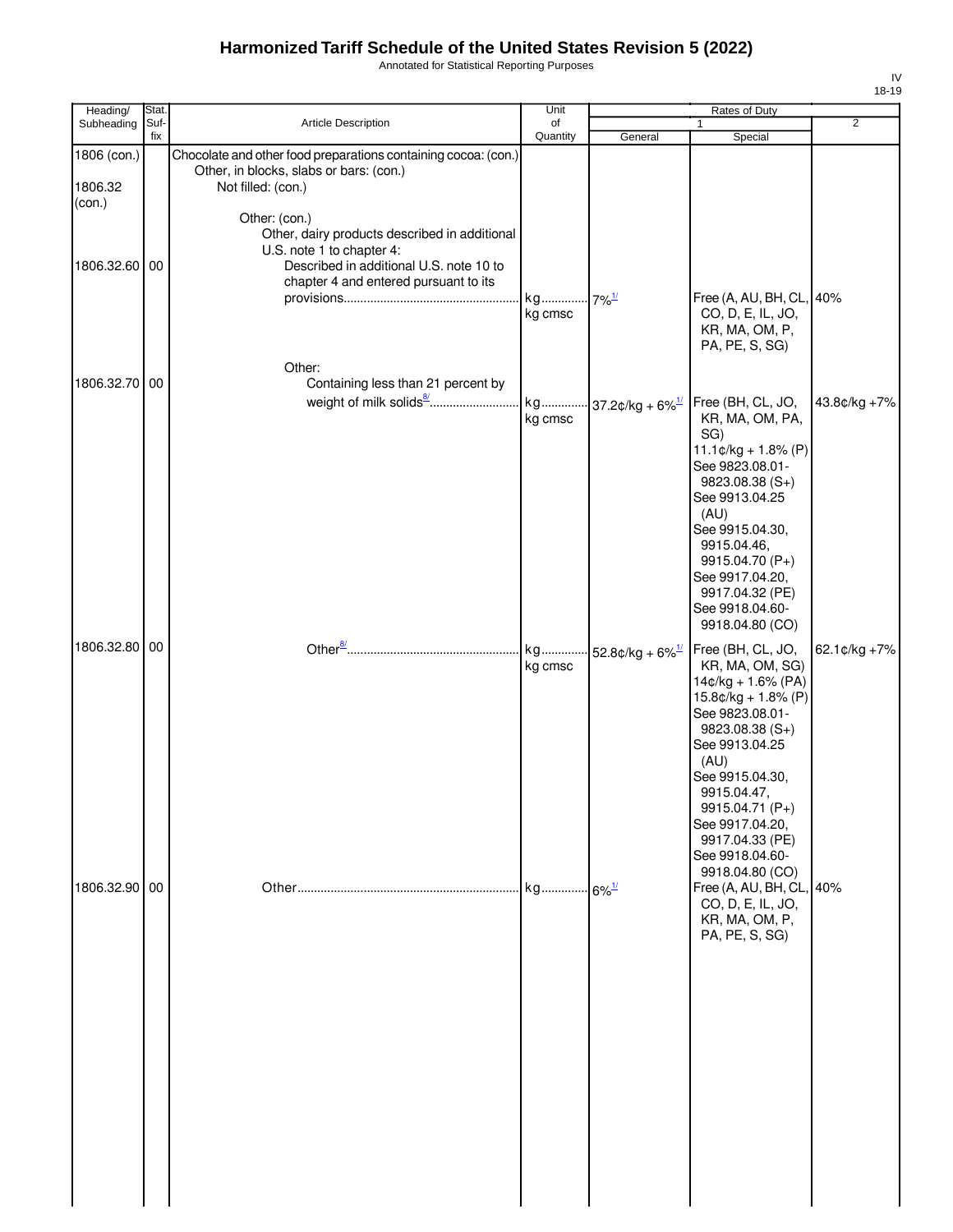Annotated for Statistical Reporting Purposes

| Heading/              | Stat. |                                                                                                                                                                                        | Unit                  |                                     | Rates of Duty                                                                                                                                                                                                                                                                                             |                 |
|-----------------------|-------|----------------------------------------------------------------------------------------------------------------------------------------------------------------------------------------|-----------------------|-------------------------------------|-----------------------------------------------------------------------------------------------------------------------------------------------------------------------------------------------------------------------------------------------------------------------------------------------------------|-----------------|
| Subheading            | Suf-  | Article Description                                                                                                                                                                    | of                    |                                     | $\mathbf{1}$                                                                                                                                                                                                                                                                                              | $\overline{2}$  |
| 1806 (con.)           | fix   | Chocolate and other food preparations containing cocoa: (con.)                                                                                                                         | Quantity              | General                             | Special                                                                                                                                                                                                                                                                                                   |                 |
| 1806.90<br>1806.90.01 | 00    | Other:<br>Described in general note 15 of the tariff schedule and                                                                                                                      | kg 3.5% <sup>1/</sup> |                                     | Free (A*, AU, BH,<br>CL, CO, D, E, IL,<br>JO, KR, MA, OM,<br>P, PA, PE, S, SG)<br>$1.4\%$ (JP)                                                                                                                                                                                                            | 40%             |
| 1806.90.05            | 00    | Other:<br>Dairy products described in additional U.S. note<br>1 to chapter 4:<br>Described in additional U.S. note 10 to chapter<br>4 and entered pursuant to its provisions<br>Other: | kg<br>kg cmsc         | $3.5\%$ <sup>1/</sup>               | Free (A*, AU, BH,<br>CL, CO, D, E, IL,<br>JO, KR, MA, OM,<br>P, PA, PE, S, SG)                                                                                                                                                                                                                            | 40%             |
| 1806.90.08            | 00    | Containing less than 21 percent by weight                                                                                                                                              |                       |                                     |                                                                                                                                                                                                                                                                                                           |                 |
|                       |       |                                                                                                                                                                                        | kg<br>kg cmsc         | $\cdot$ 37.2¢/kg + 6% $\frac{1}{2}$ | Free (BH, CL, JO,<br>KR, MA, OM, SG)<br>$9.9$ ¢/kg + 1.6% (PA)<br>$11.1 \text{¢}/\text{kg} + 1.8\%$ (P)<br>See 9823.08.01-<br>$9823.08.38(S+)$<br>See 9913.04.25<br>(AU)<br>See 9915.04.30,<br>9915.04.46,<br>9915.04.70 (P+)<br>See 9917.04.20,<br>9917.04.32 (PE)<br>See 9918.04.60-<br>9918.04.80 (CO) | $43.8¢/kg + 7%$ |
| 1806.90.10 00         |       |                                                                                                                                                                                        | kg<br>kg cmsc         | 52.8¢/kg + $6\%$ <sup>1/</sup>      | Free (BH, CL, JO,<br>KR, MA, OM, SG)<br>$14¢/kg + 1.6% (PA)$<br>$15.8¢/kg + 1.8% (P)$<br>See 9823.08.01-<br>9823.08.38 (S+)<br>See 9913.04.25<br>(AU)<br>See 9915.04.30,<br>9915.04.47,<br>9915.04.71 (P+)<br>See 9917.04.20,<br>9917.04.33 (PE)<br>See 9918.04.60-<br>9918.04.80 (CO)                    | 62.1¢/kg +7%    |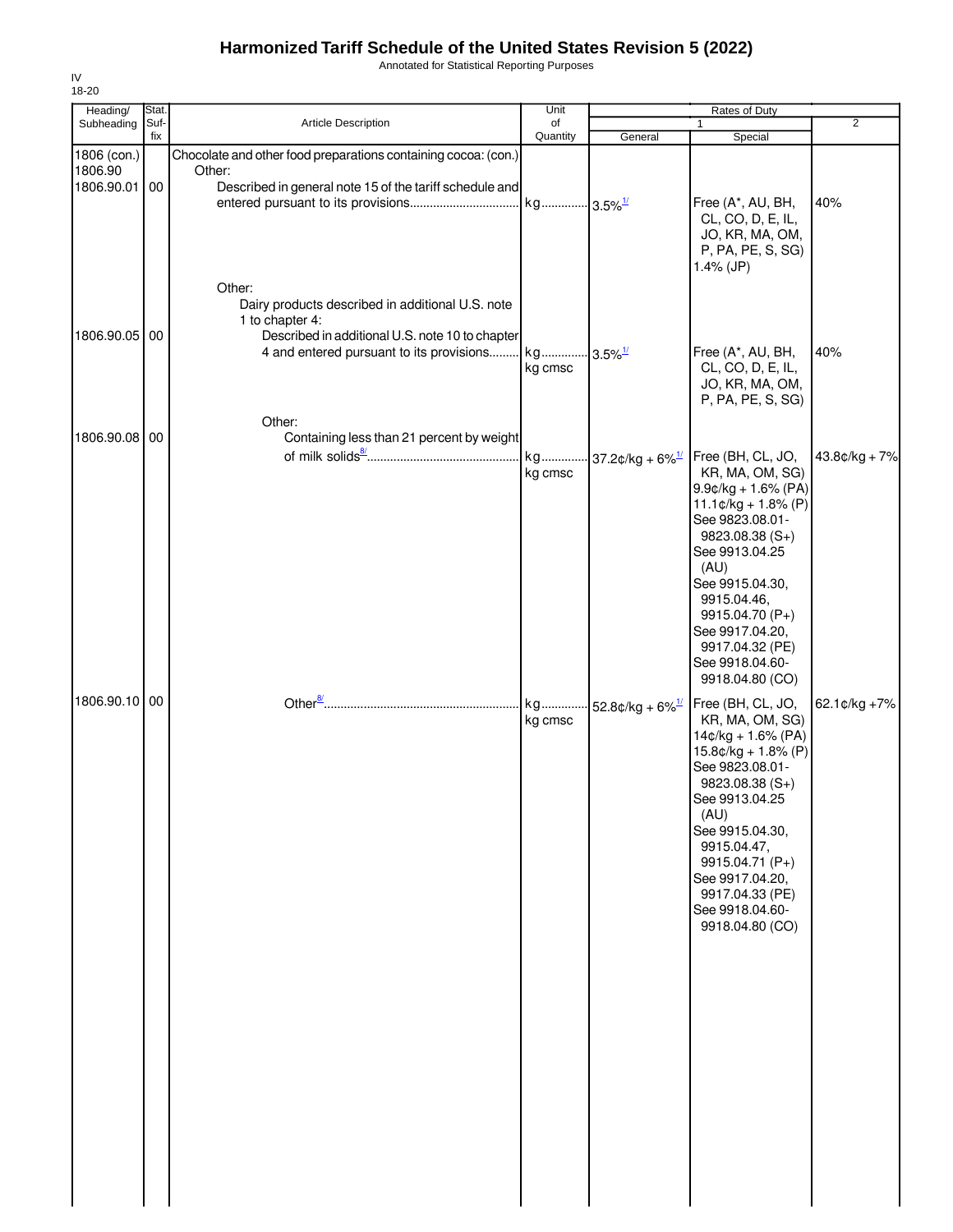Annotated for Statistical Reporting Purposes

| Heading/                         | Stat.       |                                                                                 | Unit                             |                                | Rates of Duty                             |                |
|----------------------------------|-------------|---------------------------------------------------------------------------------|----------------------------------|--------------------------------|-------------------------------------------|----------------|
| Subheading                       | Suf-<br>fix | Article Description                                                             | of<br>Quantity                   | General                        | 1<br>Special                              | $\overline{2}$ |
| 1806 (con.)<br>1806.90<br>(con.) |             | Chocolate and other food preparations containing cocoa: (con.)<br>Other: (con.) |                                  |                                |                                           |                |
|                                  |             | Other: (con.)                                                                   |                                  |                                |                                           |                |
|                                  |             | Other:<br>Containing butterfat or other milk solids                             |                                  |                                |                                           |                |
|                                  |             | (excluding articles for consumption at retail as                                |                                  |                                |                                           |                |
|                                  |             | candy or confection):<br>Containing over 5.5 percent by weight of               |                                  |                                |                                           |                |
|                                  |             | butterfat:                                                                      |                                  |                                |                                           |                |
| 1806.90.15 00                    |             | Described in additional U.S. note 2 to<br>this chapter and entered pursuant to  |                                  |                                |                                           |                |
|                                  |             |                                                                                 | kg 3.5% <sup>1/</sup><br>kg cmsc |                                | Free (A*, AU, BH,<br>CL, CO, D, E, IL,    | 40%            |
|                                  |             |                                                                                 |                                  |                                | JO, KR, MA, OM,                           |                |
|                                  |             |                                                                                 |                                  |                                | P, PA, PE, S, SG)                         |                |
| 1806.90.18 00                    |             | Other:<br>Containing less than 21 percent                                       |                                  |                                |                                           |                |
|                                  |             | by weight of milk solids <sup>5/</sup>   kg  37.2¢/kg + 6% <sup>1/</sup>        |                                  |                                | Free (BH, CL, JO,                         | 43.8¢/kg + 7%  |
|                                  |             |                                                                                 | kg cmsc                          |                                | KR, MA, OM, SG)<br>$2.4$ ¢/kg + 0.4% (PE) |                |
|                                  |             |                                                                                 |                                  |                                | $9.9$ ¢/kg + 1.6% (CO,                    |                |
|                                  |             |                                                                                 |                                  |                                | PA)<br>$11.1¢/kg + 1.8% (P)$              |                |
|                                  |             |                                                                                 |                                  |                                | See 9823.08.01-                           |                |
|                                  |             |                                                                                 |                                  |                                | $9823.08.38(S+)$<br>See 9913.04.25        |                |
|                                  |             |                                                                                 |                                  |                                | (AU)                                      |                |
|                                  |             |                                                                                 |                                  |                                | See 9915.04.30,<br>9915.04.46,            |                |
|                                  |             |                                                                                 |                                  |                                | 9915.04.70 (P+)                           |                |
| 1806.90.20 00                    |             |                                                                                 | kg<br>kg cmsc                    | 52.8¢/kg + $6\%$ <sup>1/</sup> | Free (BH, CL, JO,<br>KR, MA, OM, SG)      | 62.1¢/kg +7%   |
|                                  |             |                                                                                 |                                  |                                | $3.5$ ¢/kg + 0.4% (PE)                    |                |
|                                  |             |                                                                                 |                                  |                                | 14¢/kg + 1.6% (CO,<br>PA)                 |                |
|                                  |             |                                                                                 |                                  |                                | $15.8¢/kg + 1.8% (P)$                     |                |
|                                  |             |                                                                                 |                                  |                                | See 9823.08.01-<br>9823.08.38 (S+)        |                |
|                                  |             |                                                                                 |                                  |                                | See 9913.04.25                            |                |
|                                  |             |                                                                                 |                                  |                                | (AU)<br>See 9915.04.30,                   |                |
|                                  |             |                                                                                 |                                  |                                | 9915.04.47,<br>9915.04.71 (P+)            |                |
|                                  |             |                                                                                 |                                  |                                |                                           |                |
|                                  |             |                                                                                 |                                  |                                |                                           |                |
|                                  |             |                                                                                 |                                  |                                |                                           |                |
|                                  |             |                                                                                 |                                  |                                |                                           |                |
|                                  |             |                                                                                 |                                  |                                |                                           |                |
|                                  |             |                                                                                 |                                  |                                |                                           |                |
|                                  |             |                                                                                 |                                  |                                |                                           |                |
|                                  |             |                                                                                 |                                  |                                |                                           |                |
|                                  |             |                                                                                 |                                  |                                |                                           |                |
|                                  |             |                                                                                 |                                  |                                |                                           |                |
|                                  |             |                                                                                 |                                  |                                |                                           |                |
|                                  |             |                                                                                 |                                  |                                |                                           |                |
|                                  |             |                                                                                 |                                  |                                |                                           |                |
|                                  |             |                                                                                 |                                  |                                |                                           |                |
|                                  |             |                                                                                 |                                  |                                |                                           |                |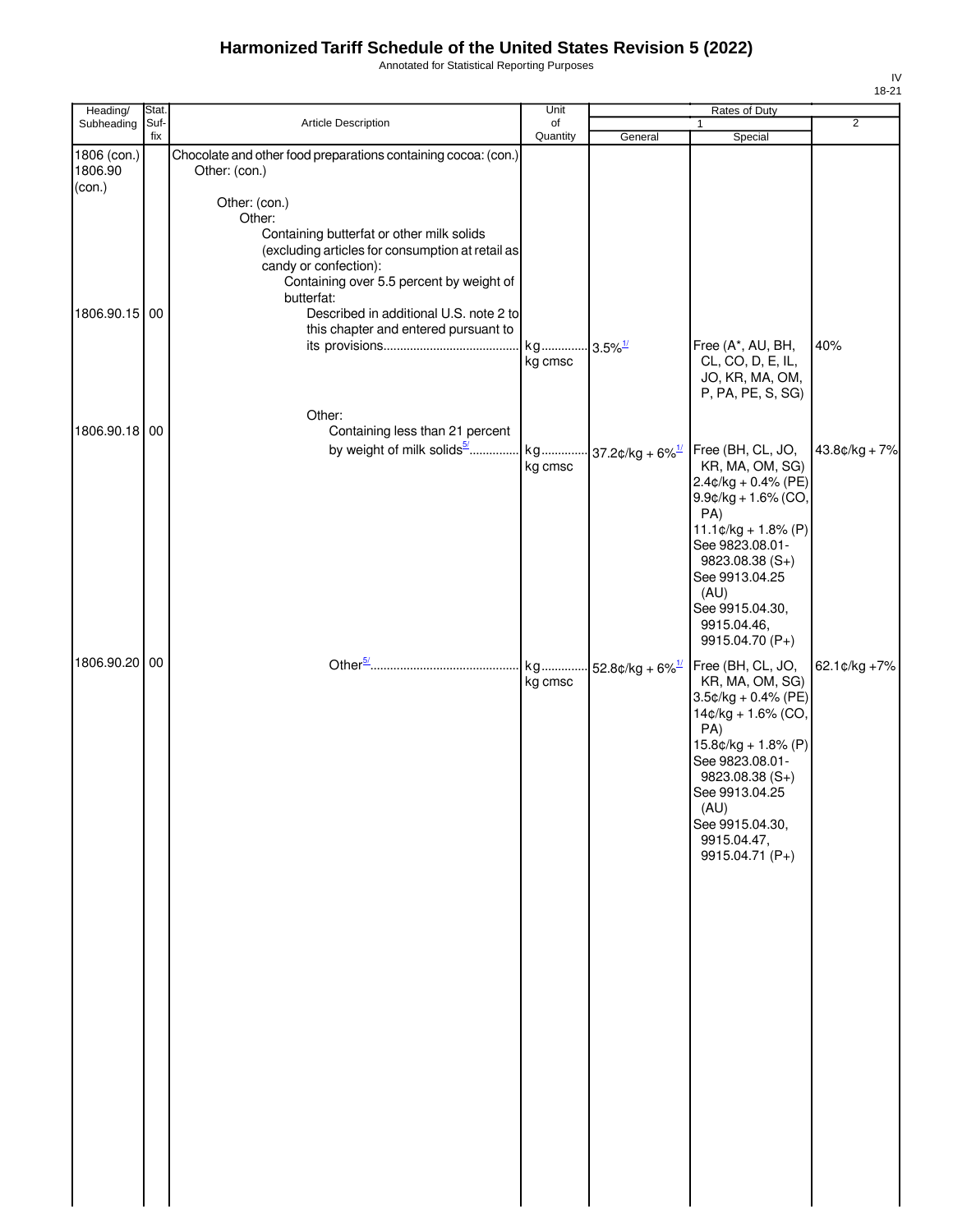Annotated for Statistical Reporting Purposes

| Heading/                         | Stat.       |                                                                                                                                                                           | Unit           | Rates of Duty                  |                                                                                                                                                                                                                                                              |                          |  |
|----------------------------------|-------------|---------------------------------------------------------------------------------------------------------------------------------------------------------------------------|----------------|--------------------------------|--------------------------------------------------------------------------------------------------------------------------------------------------------------------------------------------------------------------------------------------------------------|--------------------------|--|
| Subheading                       | Suf-<br>fix | Article Description                                                                                                                                                       | of<br>Quantity | General                        | 1<br>Special                                                                                                                                                                                                                                                 | $\overline{2}$           |  |
| 1806 (con.)<br>1806.90<br>(con.) |             | Chocolate and other food preparations containing cocoa: (con.)<br>Other: (con.)                                                                                           |                |                                |                                                                                                                                                                                                                                                              |                          |  |
|                                  |             | Other: (con.)<br>Other: (con.)<br>Containing butterfat or other milk solids<br>(excluding articles for consumption at retail as<br>candy or confection): (con.)<br>Other: |                |                                |                                                                                                                                                                                                                                                              |                          |  |
| 1806.90.25 00                    |             | Described in additional U.S. note 3 to<br>this chapter and entered pursuant to                                                                                            | kg             | $3.5\%$ <sup>1/</sup>          | Free (A*, BH, CL,                                                                                                                                                                                                                                            | 40%                      |  |
|                                  |             |                                                                                                                                                                           | kg cmsc        |                                | CO, D, E, IL, JO,<br>KR, MA, OM, P,<br>PA, PE, S, SG)                                                                                                                                                                                                        |                          |  |
| 1806.90.28 00                    |             | Other:<br>Containing less than 21 percent                                                                                                                                 |                |                                |                                                                                                                                                                                                                                                              |                          |  |
|                                  |             | by weight of milk solids <sup>6</sup>                                                                                                                                     | kg<br>kg cmsc  | 37.2¢/kg + $6\%$ <sup>1/</sup> | Free (BH, CL, JO,<br>KR, MA, OM, PA,<br>SG)<br>$2.4$ ¢/kg + 0.4% (PE)<br>$9.9$ ¢/kg + 1.6% (CO)<br>$11.1¢/kg + 1.8% (P)$                                                                                                                                     | 43.8¢/kg + 7%            |  |
|                                  |             |                                                                                                                                                                           |                |                                | See 9823.08.01-<br>9823.08.38 (S+)<br>See 9913.04.25<br>(AU)<br>See 9915.04.30,<br>9915.04.46,                                                                                                                                                               |                          |  |
| 1806.90.30 00                    |             |                                                                                                                                                                           | kg<br>kg cmsc  | 52.8¢/kg + $6\%$ <sup>1/</sup> | 9915.04.70 (P+)<br>Free (BH, CL, JO,<br>KR, MA, OM, SG)<br>$3.5$ ¢/kg + 0.4% (PE)<br>14¢/kg + 1.6% (CO,<br>PA)<br>$15.8¢/kg + 1.8% (P)$<br>See 9823.08.01-<br>9823.08.38 (S+)<br>See 9913.04.25<br>(AU)<br>See 9915.04.30,<br>9915.04.47,<br>9915.04.71 (P+) | $62.1 \text{C/kg} + 7\%$ |  |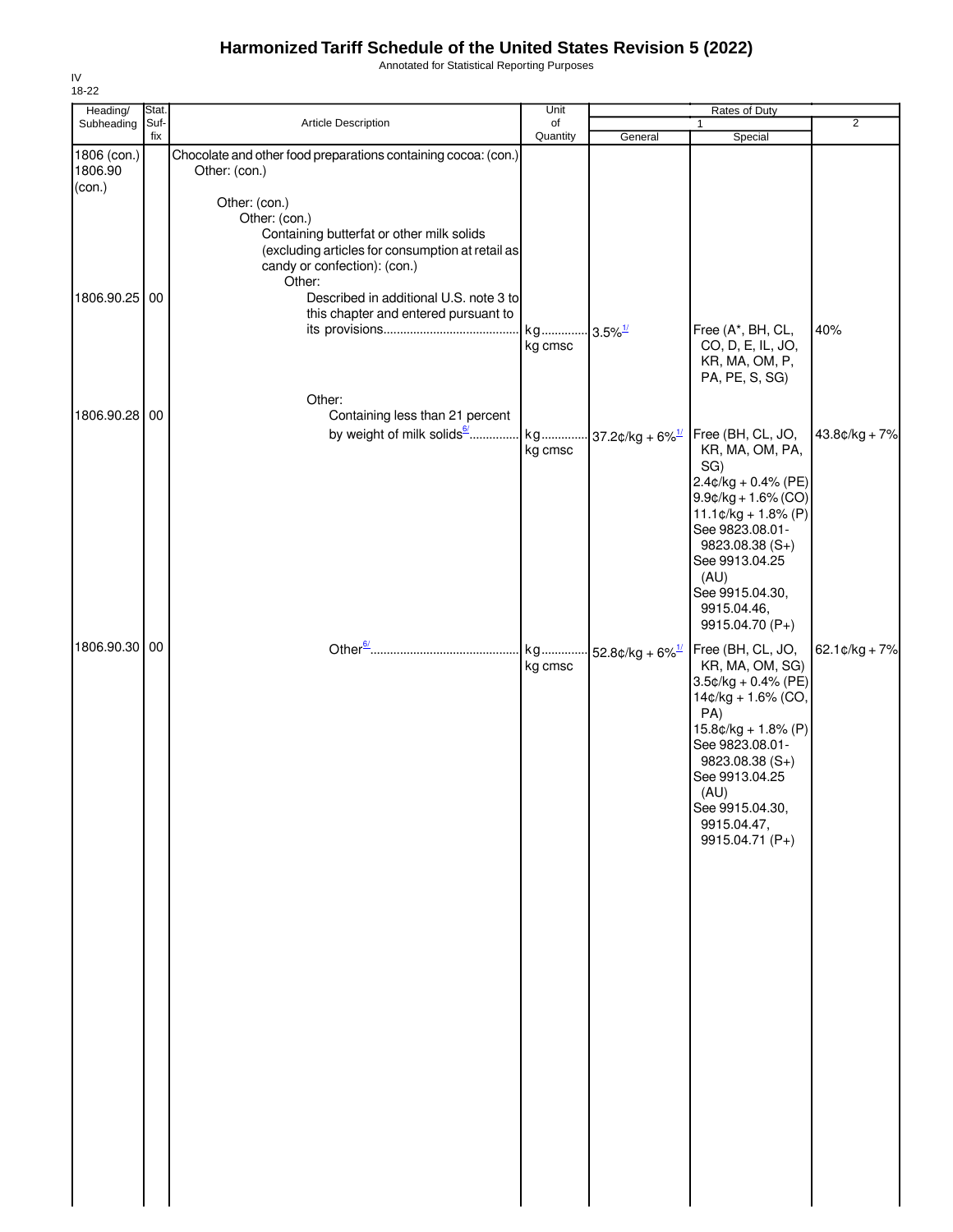Annotated for Statistical Reporting Purposes

| Heading/<br>Subheading | Stat.<br>Suf- | Article Description                                                              | Unit<br>of |         | Rates of Duty<br>1                                                                                                                                                                               | $\overline{2}$  |
|------------------------|---------------|----------------------------------------------------------------------------------|------------|---------|--------------------------------------------------------------------------------------------------------------------------------------------------------------------------------------------------|-----------------|
| 1806 (con.)            | fix           | Chocolate and other food preparations containing cocoa: (con.)                   | Quantity   | General | Special                                                                                                                                                                                          |                 |
| 1806.90                |               | Other: (con.)                                                                    |            |         |                                                                                                                                                                                                  |                 |
| $con.$                 |               | Other: (con.)                                                                    |            |         |                                                                                                                                                                                                  |                 |
|                        |               | Other: (con.)                                                                    |            |         |                                                                                                                                                                                                  |                 |
|                        |               | Other:<br>Blended syrups described in additional                                 |            |         |                                                                                                                                                                                                  |                 |
|                        |               | U.S. note 4 to chapter 17:                                                       |            |         |                                                                                                                                                                                                  |                 |
| 1806.90.35 00          |               | Described in additional U.S. note 9 to<br>chapter 17 and entered pursuant to its |            |         |                                                                                                                                                                                                  |                 |
|                        |               |                                                                                  |            |         | Free (CO, KR, OM,<br>PA, PE, S)                                                                                                                                                                  | 40%             |
| 1806.90.39 00          |               |                                                                                  |            |         | Free (BH, CL, JO,<br>KR, OM, SG)<br>See 9822.05.20 (P+)<br>See 9822.06.10 (PE)<br>See 9822.08.01<br>(CO)<br>See 9822.09.17 (PA)<br>See 9823.10.01-<br>$9823.10.45(S+)$<br>See 9822.03.01<br>(MA) | $43.8¢/kg + 7%$ |
|                        |               | Articles containing over 65 percent by dry                                       |            |         |                                                                                                                                                                                                  |                 |
|                        |               | weight of sugar described in additional<br>U.S. note 2 to chapter 17:            |            |         |                                                                                                                                                                                                  |                 |
| 1806.90.45 00          |               | Described in additional U.S. note 7 to<br>chapter 17 and entered pursuant to its |            |         |                                                                                                                                                                                                  |                 |
|                        |               |                                                                                  |            |         | Free (CO, KR, OM,<br>PA, PE, S)                                                                                                                                                                  | 40%             |
| 1806.90.49 00          |               |                                                                                  |            |         | Free (BH, CL, JO,<br>KR, OM, SG)<br>See 9822.05.20 (P+)<br>See 9822.06.10 (PE)<br>See 9822.08.01<br>(CO)<br>See 9822.09.17 (PA)<br>See 9823.10.01-<br>$9823.10.45(S+)$<br>See 9822.03.01<br>(MA) | $43.8¢/kg + 7%$ |
|                        |               |                                                                                  |            |         |                                                                                                                                                                                                  |                 |
|                        |               |                                                                                  |            |         |                                                                                                                                                                                                  |                 |
|                        |               |                                                                                  |            |         |                                                                                                                                                                                                  |                 |
|                        |               |                                                                                  |            |         |                                                                                                                                                                                                  |                 |
|                        |               |                                                                                  |            |         |                                                                                                                                                                                                  |                 |
|                        |               |                                                                                  |            |         |                                                                                                                                                                                                  |                 |
|                        |               |                                                                                  |            |         |                                                                                                                                                                                                  |                 |
|                        |               |                                                                                  |            |         |                                                                                                                                                                                                  |                 |
|                        |               |                                                                                  |            |         |                                                                                                                                                                                                  |                 |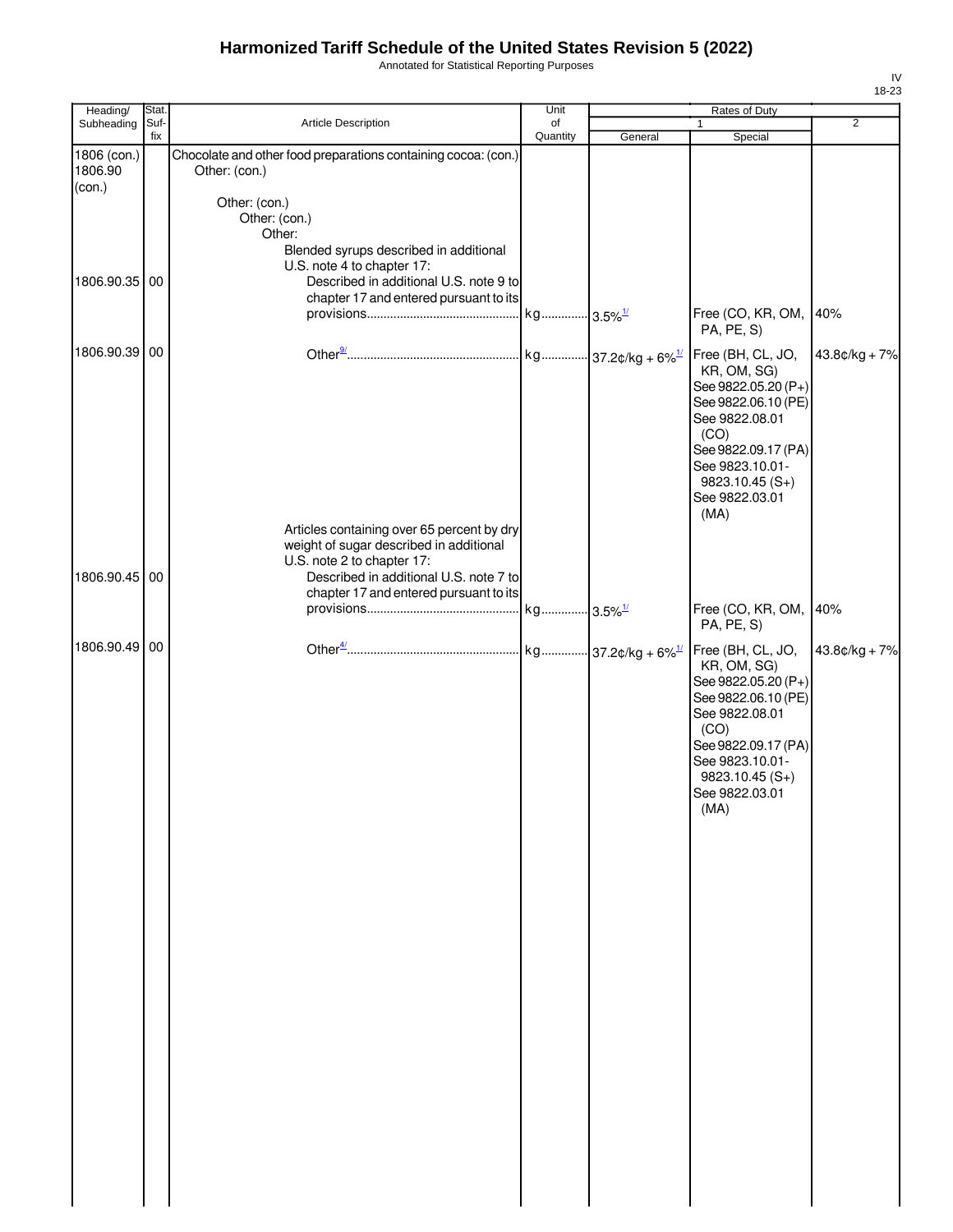Annotated for Statistical Reporting Purposes

| Heading/      | Stat.       |                                                                       | Unit           |                     | Rates of Duty                          |                 |
|---------------|-------------|-----------------------------------------------------------------------|----------------|---------------------|----------------------------------------|-----------------|
| Subheading    | Suf-<br>fix | Article Description                                                   | of<br>Quantity | General             | $\mathbf{1}$<br>Special                | $\overline{2}$  |
| 1806 (con.)   |             | Chocolate and other food preparations containing cocoa: (con.)        |                |                     |                                        |                 |
| 1806.90       |             | Other: (con.)                                                         |                |                     |                                        |                 |
| (con.)        |             | Other: (con.)                                                         |                |                     |                                        |                 |
|               |             | Other: (con.)                                                         |                |                     |                                        |                 |
|               |             | Other: (con.)                                                         |                |                     |                                        |                 |
|               |             | Articles containing over 10 percent by dry                            |                |                     |                                        |                 |
|               |             | weight of sugar described in additional<br>U.S. note 3 to chapter 17: |                |                     |                                        |                 |
| 1806.90.55 00 |             | Described in additional U.S. note 8 to                                |                |                     |                                        |                 |
|               |             | chapter 17 and entered pursuant to its                                |                |                     |                                        |                 |
|               |             |                                                                       |                |                     | Free (A*, BH, CL,<br>CO, D, E, IL, JO, | 40%             |
|               |             |                                                                       |                |                     | KR, MA, OM, P,                         |                 |
|               |             |                                                                       |                |                     | PA, PE, S, SG)                         |                 |
| 1806.90.59 00 |             |                                                                       |                |                     | Free (BH, CL, JO,                      | $43.8¢/kg + 7%$ |
|               |             |                                                                       |                |                     | KR, OM, SG)                            |                 |
|               |             |                                                                       |                |                     | See 9822.05.20 (P+)                    |                 |
|               |             |                                                                       |                |                     | See 9822.06.10 (PE)<br>See 9822.08.01  |                 |
|               |             |                                                                       |                |                     | (CO)                                   |                 |
|               |             |                                                                       |                |                     | See 9822.09.17 (PA)                    |                 |
|               |             |                                                                       |                |                     | See 9823.10.01-                        |                 |
|               |             |                                                                       |                |                     | $9823.10.45(S+)$<br>See 9822.03.01     |                 |
|               |             |                                                                       |                |                     | (MA)                                   |                 |
| 1806.90.90    |             |                                                                       |                | $6\%$ <sup>1/</sup> | Free (A*, AU, BH,                      | 40%             |
|               |             |                                                                       |                |                     | CL, CO, D, E, IL,<br>JO, KR, MA, OM,   |                 |
|               |             |                                                                       |                |                     | P, PA, PE, S, SG)                      |                 |
|               |             | Confectionery:                                                        |                |                     |                                        |                 |
|               | 11          | Containing peanuts or peanut                                          |                |                     |                                        |                 |
|               |             |                                                                       |                |                     |                                        |                 |
|               | 19<br>90    |                                                                       |                |                     |                                        |                 |
|               |             |                                                                       |                |                     |                                        |                 |
|               |             |                                                                       |                |                     |                                        |                 |
|               |             |                                                                       |                |                     |                                        |                 |
|               |             |                                                                       |                |                     |                                        |                 |
|               |             |                                                                       |                |                     |                                        |                 |
|               |             |                                                                       |                |                     |                                        |                 |
|               |             |                                                                       |                |                     |                                        |                 |
|               |             |                                                                       |                |                     |                                        |                 |
|               |             |                                                                       |                |                     |                                        |                 |
|               |             |                                                                       |                |                     |                                        |                 |
|               |             |                                                                       |                |                     |                                        |                 |
|               |             |                                                                       |                |                     |                                        |                 |
|               |             |                                                                       |                |                     |                                        |                 |
|               |             |                                                                       |                |                     |                                        |                 |
|               |             |                                                                       |                |                     |                                        |                 |
|               |             |                                                                       |                |                     |                                        |                 |
|               |             |                                                                       |                |                     |                                        |                 |
|               |             |                                                                       |                |                     |                                        |                 |
|               |             |                                                                       |                |                     |                                        |                 |
|               |             |                                                                       |                |                     |                                        |                 |
|               |             |                                                                       |                |                     |                                        |                 |
|               |             |                                                                       |                |                     |                                        |                 |
|               |             |                                                                       |                |                     |                                        |                 |
|               |             |                                                                       |                |                     |                                        |                 |